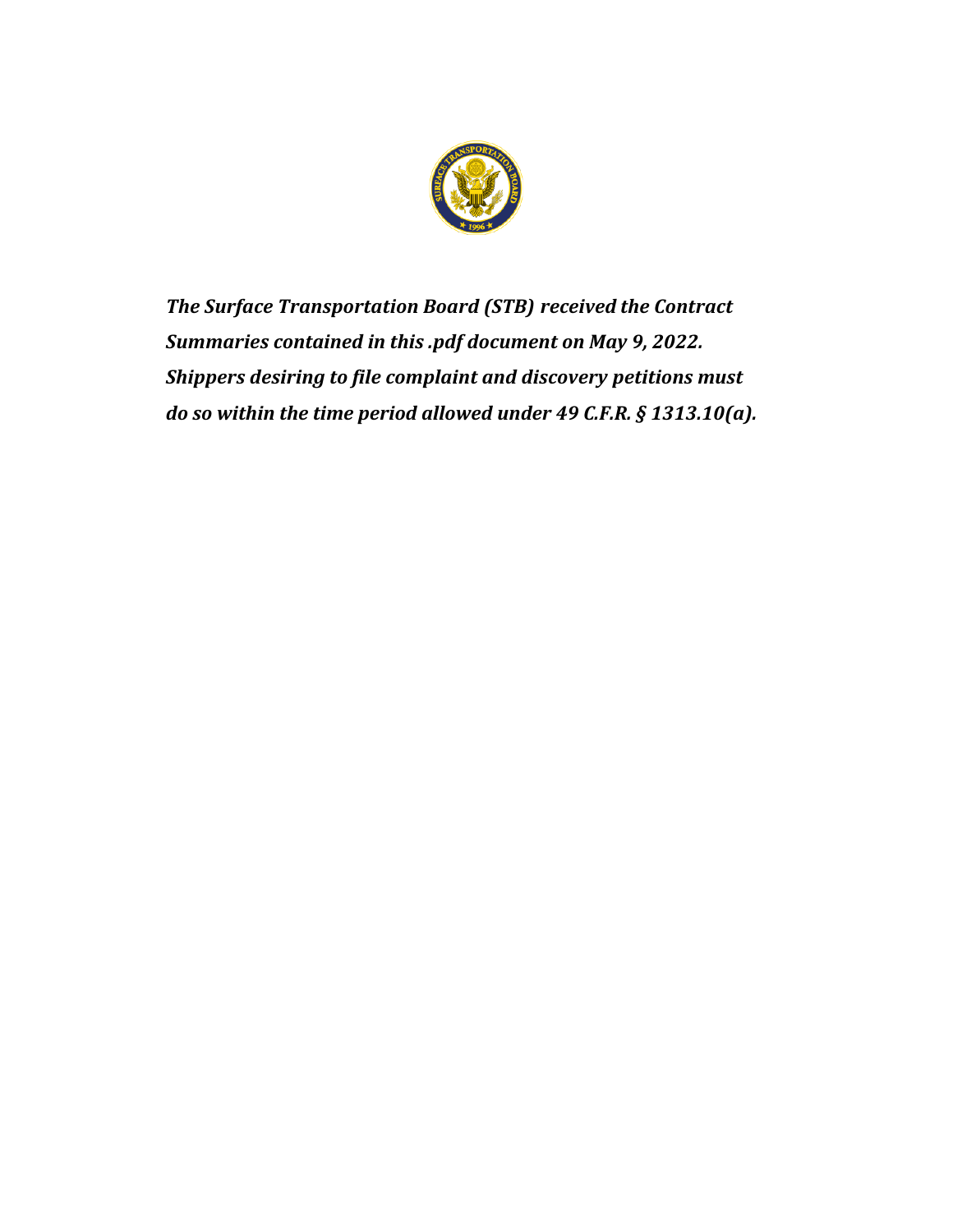

STB-UPOTMQ 161565-AN

# **UNION PACIFIC RAILROAD COMPANY**

# **AMENDED CONTRACT SUMMARY**

**Issued:**  May 5, 2022

**Effective:** January 1, 2022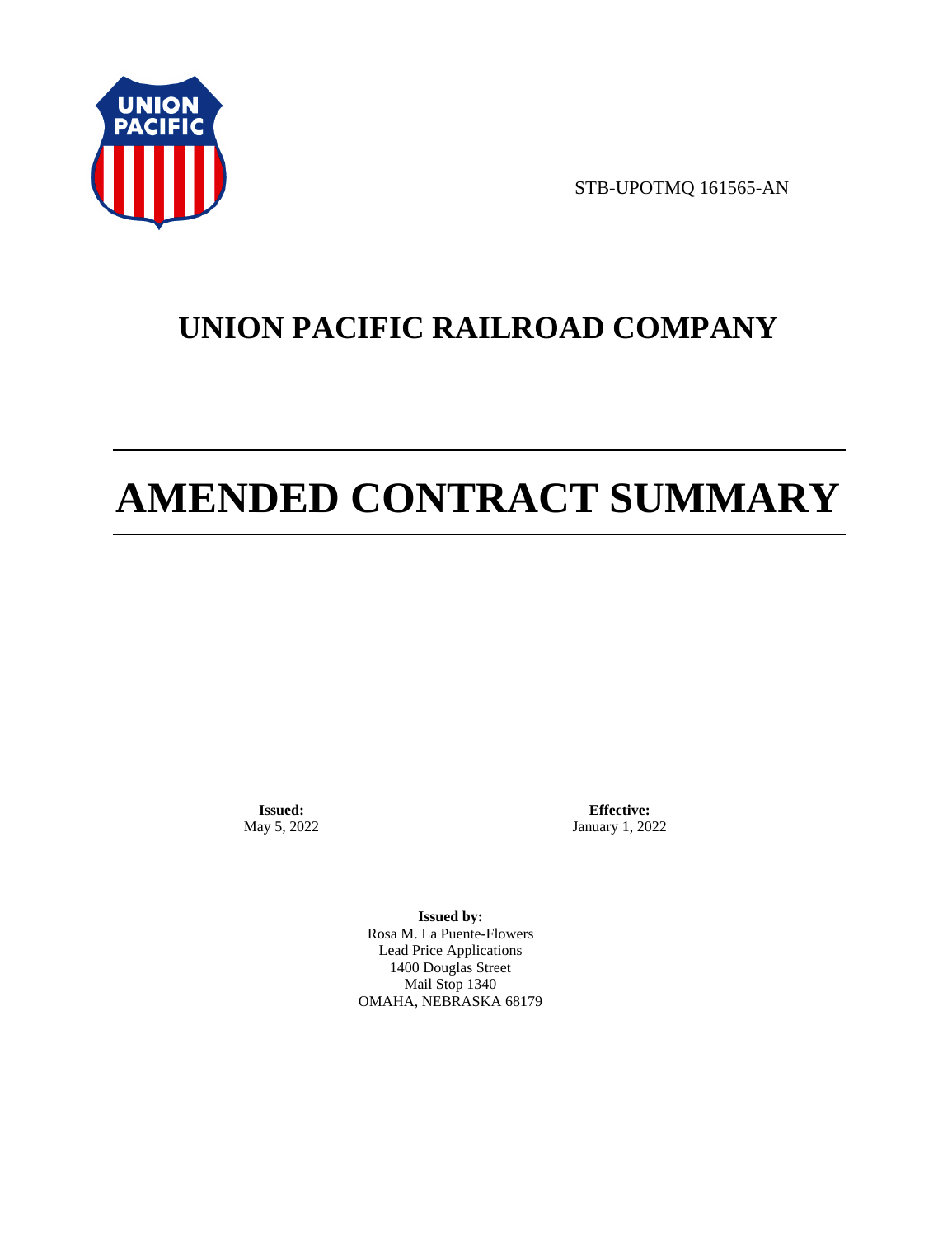UNION PACIFIC RAILROAD COMPANY 1400 Douglas St. Omaha, NE 68179

### **COMMODITY:**

 Soybean Cake,Flour,Grits,Meal Or Other By-Products Exc.Fatty Acids See 28994 Wet Process Corn Or Similar Mill By- Products **ADDITION**  Gluten Meal

# **SHIPPER:**

CARGILL INC

#### **ORIGIN(S):**

 IOWA FALLS, IA BRIDGEPORT, IA **ADDITION**  CLINTON, IA DENVER, CO CEDAR RAPIDS, IA **ADDITION** 

#### **DESTINATION(S):**

 SWEETWATER, TX BLAIR, NE **ADDITION**  GRANITE CITY, IL BRIDGEPORT, IA **ADDITION** 

# **PORT(S):**

Not Applicable

# **DURATION:**

 Effective Date: June 9, 2017 Amendment Effective Date: January 1, 2022 **ADDITION**  Expiration Date: December 31, 2022 **EXTENSION** 

# **RAIL CAR DATA:**

Carrier Equipment not involved.

# **RATES & CHARGES:**

Not applicable

# **VOLUME:**

Single Car Shipments

# **SPECIAL FEATURES:**

Special Switching Provision

# **SPECIAL NOTICE:**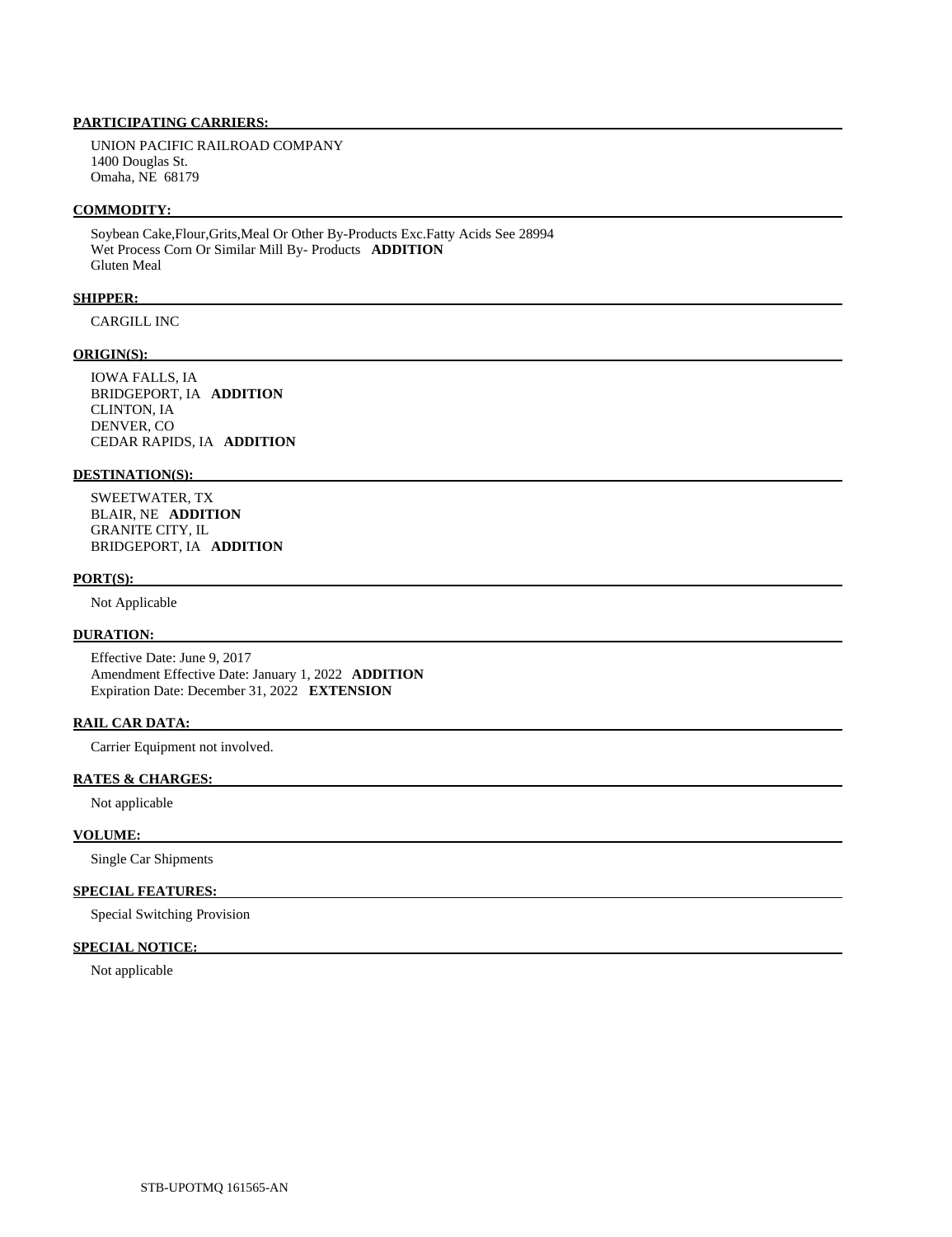

STB-UPOTMQ 161896-L

# **UNION PACIFIC RAILROAD COMPANY**

# **AMENDED CONTRACT SUMMARY**

**Issued:**  May 4, 2022

**Effective:** January 1, 2022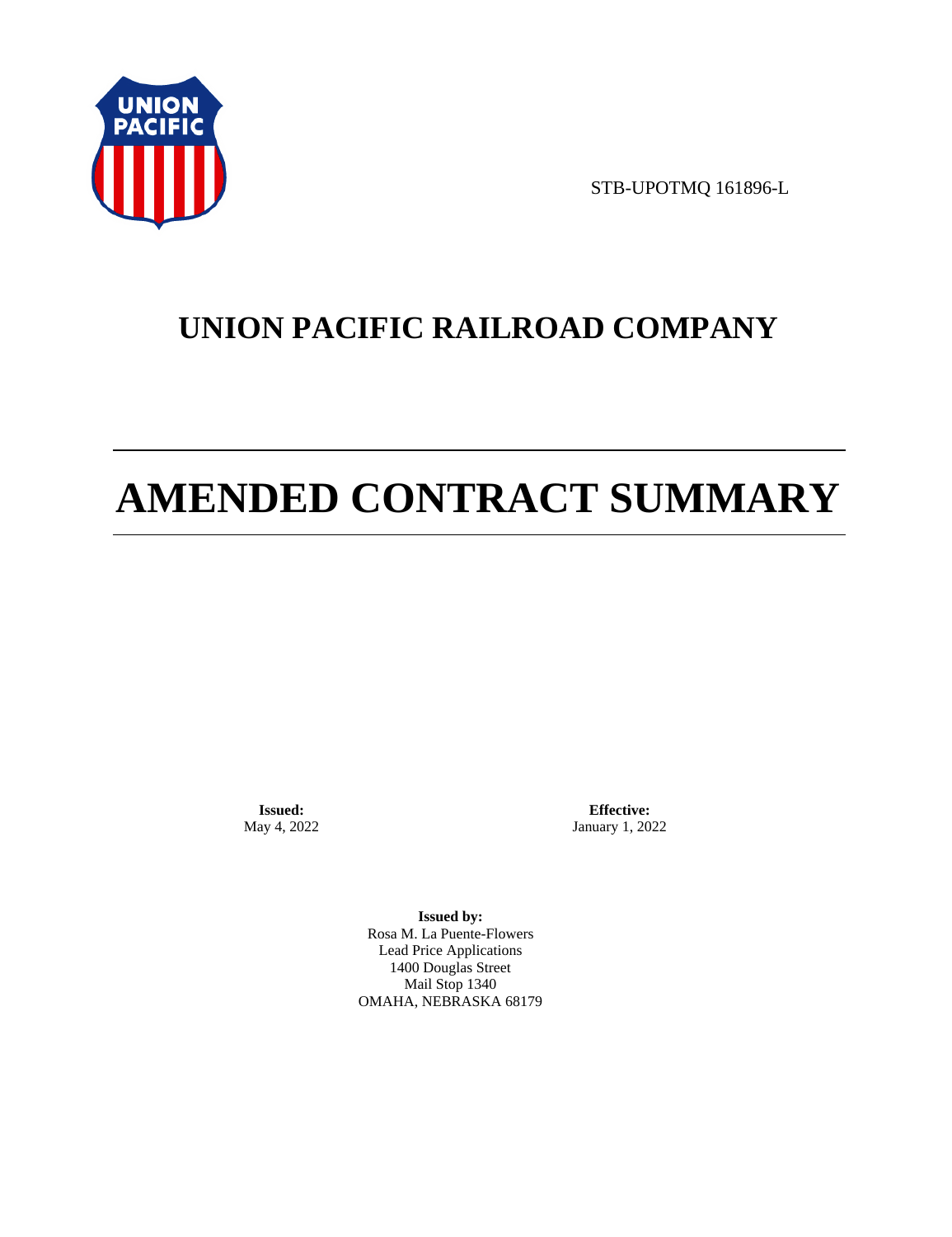UNION PACIFIC RAILROAD COMPANY 1400 Douglas St. Omaha, NE 68179

#### **COMMODITY:**

 Sorghum Grains **ADDITION**  Corn Exc.Popcorn See 01152 **ADDITION**  Wheat Flour Exc.Blended Or Prepared See 20451- 20452 **ADDITION**  Soybeans (Soya Beans) **ADDITION** 

#### **SHIPPER:**

ADM GRAIN

#### **ORIGIN(S):**

 ALBERT CITY, IA **ADDITION**  FREMONT, NE **ADDITION**  ALTON, IA **ADDITION**  BELMOND, IA **ADDITION**  GOODLAND, KS **ADDITION**  MOUNT PLEASANT, TX **ADDITION**  MALLARD, IA **ADDITION** 

# **DESTINATION(S):**

 MANKATO, MN **ADDITION**  LINCOLN, NE **ADDITION**  COLUMBUS, NE **ADDITION**  CORPUS CHRISTI, TX **ADDITION**  GALVESTON, TX **ADDITION**  ST LOUIS, MO **ADDITION** 

#### **PORT(S):**

Not Applicable

#### **DURATION:**

 Effective Date: January 1, 2017 Amendment Effective Date: January 1, 2022 **ADDITION**  Expiration Date: December 31, 2022 **EXTENSION** 

### **RAIL CAR DATA:**

 Carrier Equipment not involved. **ADDITION**  No cars dedicated to service under this Contract. Cars are provided on a common carrier basis only. **DELETION** 

#### **RATES & CHARGES:**

Not applicable

#### **VOLUME:**

 Minimum shipment of 107 carloads. **ADDITION**  Multiple Car Shipments **ADDITION** 

# **SPECIAL FEATURES:**

 Special Switching Provision Not Applicable. This change pertained only to confidential data. (Switching)

#### **SPECIAL NOTICE:**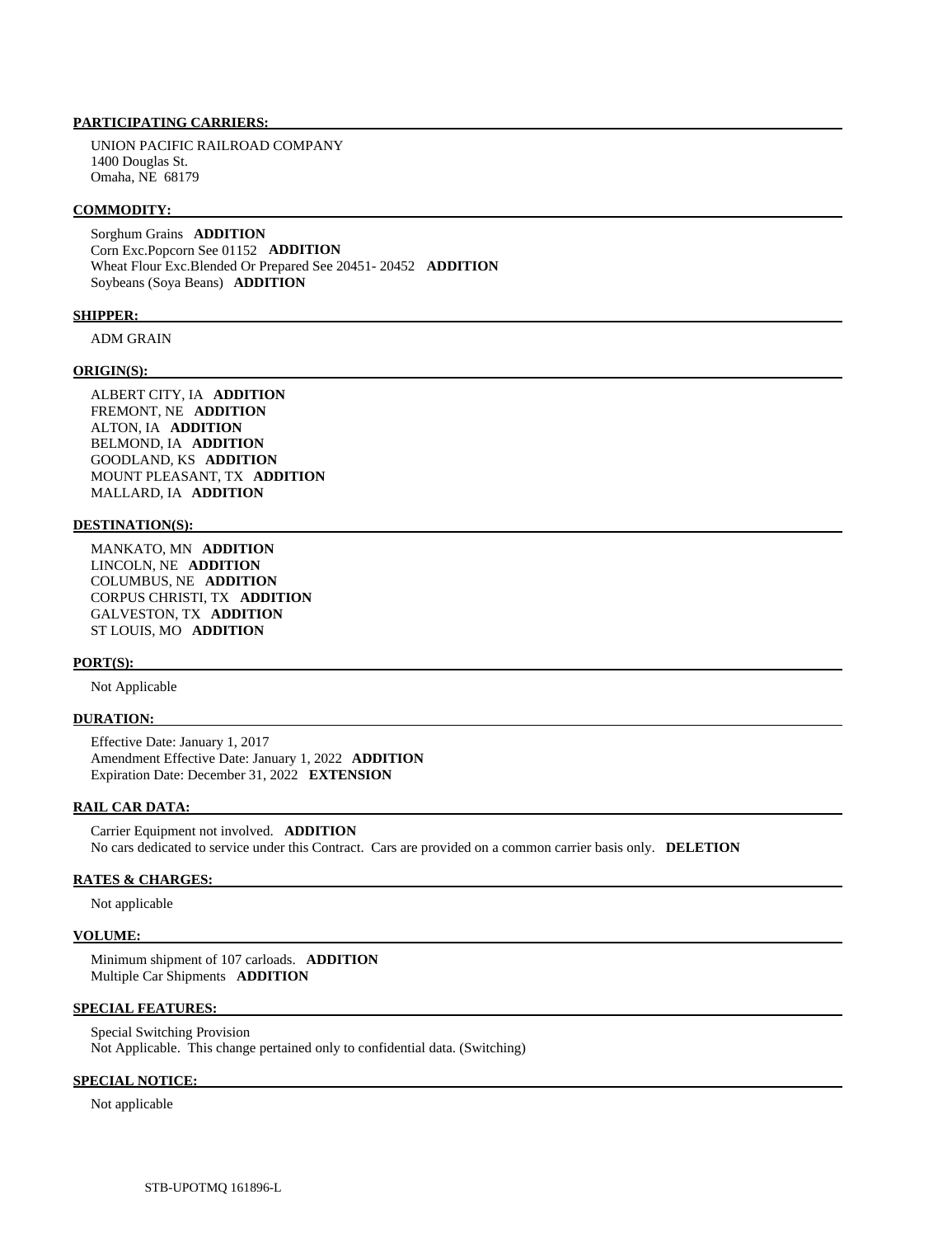

STB-UPOTMQ 168088-G

# **UNION PACIFIC RAILROAD COMPANY**

# **AMENDED CONTRACT SUMMARY**

**Issued:**  May 5, 2022

**Effective:** January 1, 2022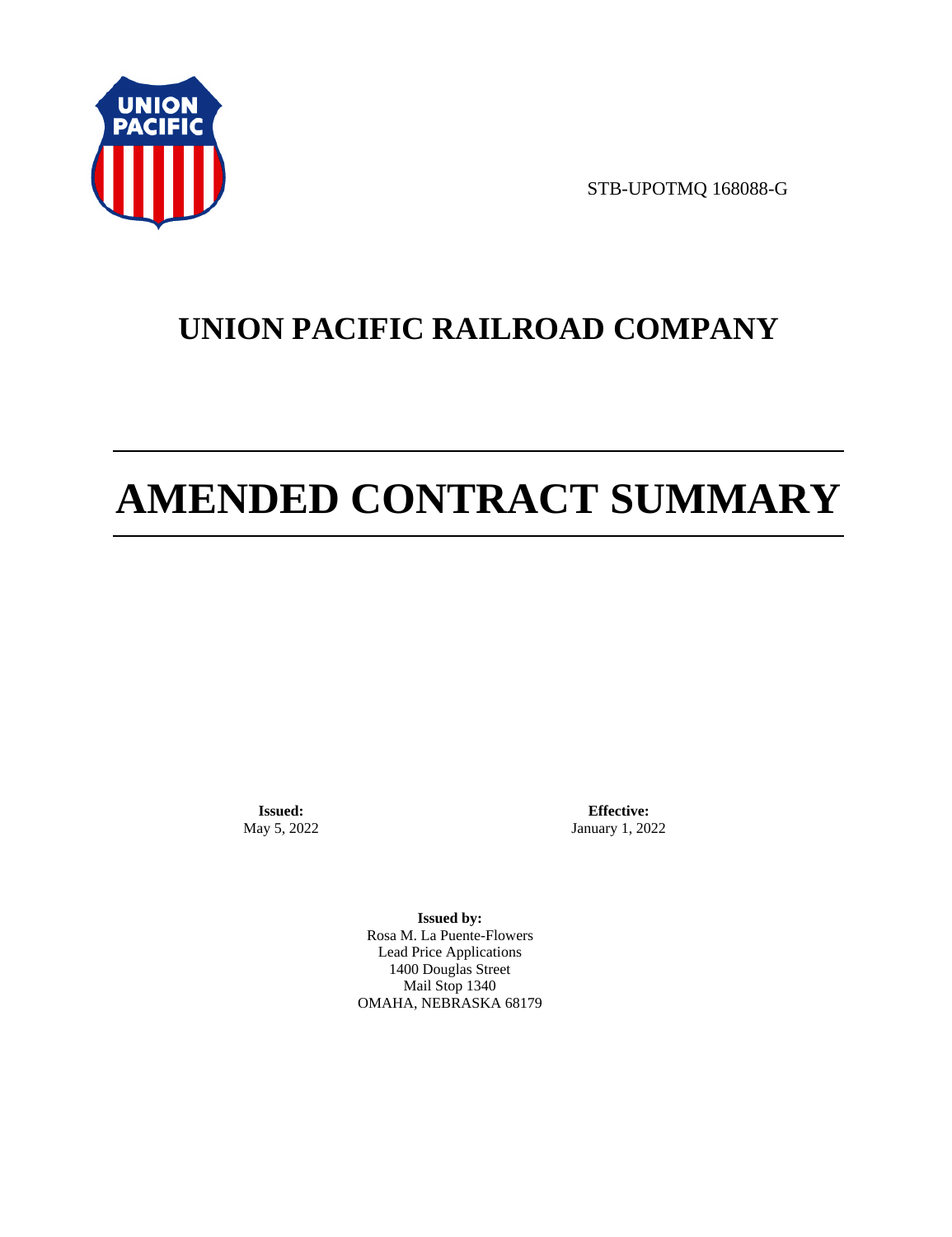UNION PACIFIC RAILROAD COMPANY 1400 Douglas St. Omaha, NE 68179

# **COMMODITY:**

 Wheat Middlings Or Shorts,Pelletized **ADDITION**  Corn Exc.Popcorn See 01152 **ADDITION** 

#### **SHIPPER:**

JD HEISKELL HOLDINGS LLC **ADDITION** 

#### **ORIGIN(S):**

 BOONE, IA **ADDITION**  ST LOUIS, MO **ADDITION**  SHELBY, NE **ADDITION**  EVANSVILLE, WI **ADDITION**  WEST BEND, IA **ADDITION** 

#### **DESTINATION(S):**

 JORDAN, IA **ADDITION**  WENDELL, ID **ADDITION**  CALIPATRIA, CA **ADDITION**  RUSSELLVILLE, AR **ADDITION**  SPADRA, AR **ADDITION**  MARICOPA, AZ **ADDITION**  WELLTON, AZ **ADDITION**  ROLL, AZ **ADDITION** 

#### **PORT(S):**

Not Applicable

# **DURATION:**

 Effective Date: January 1, 2022 Amendment Effective Date: January 1, 2022 **ADDITION**  Expiration Date: December 31, 2022 **EXTENSION** 

#### **RAIL CAR DATA:**

 Carrier Equipment not involved. **ADDITION**  No cars dedicated to service under this Contract. Cars are provided on a common carrier basis only. **DELETION** 

#### **RATES & CHARGES:**

Not applicable

#### **VOLUME:**

 Minimum shipment of 107 carloads. **ADDITION**  Multiple Car Shipments **ADDITION** 

#### **SPECIAL FEATURES:**

 Special Switching Provision Not Applicable. This change pertained only to confidential data. (Switching)

### **SPECIAL NOTICE:**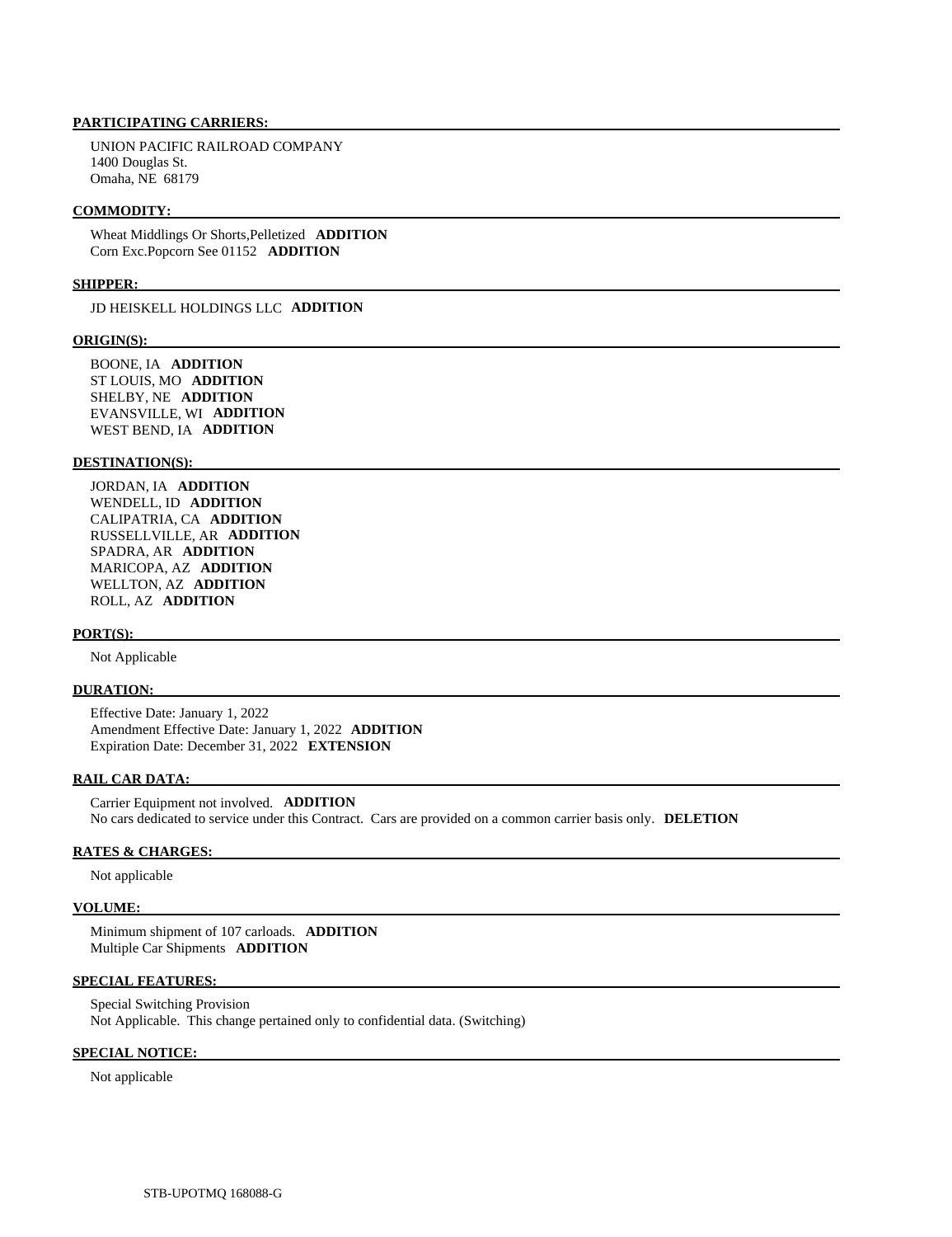

STB-UPOTMQ 168244-D

# **UNION PACIFIC RAILROAD COMPANY**

# **AMENDED CONTRACT SUMMARY**

**Issued:**  May 5, 2022

**Effective:** January 1, 2022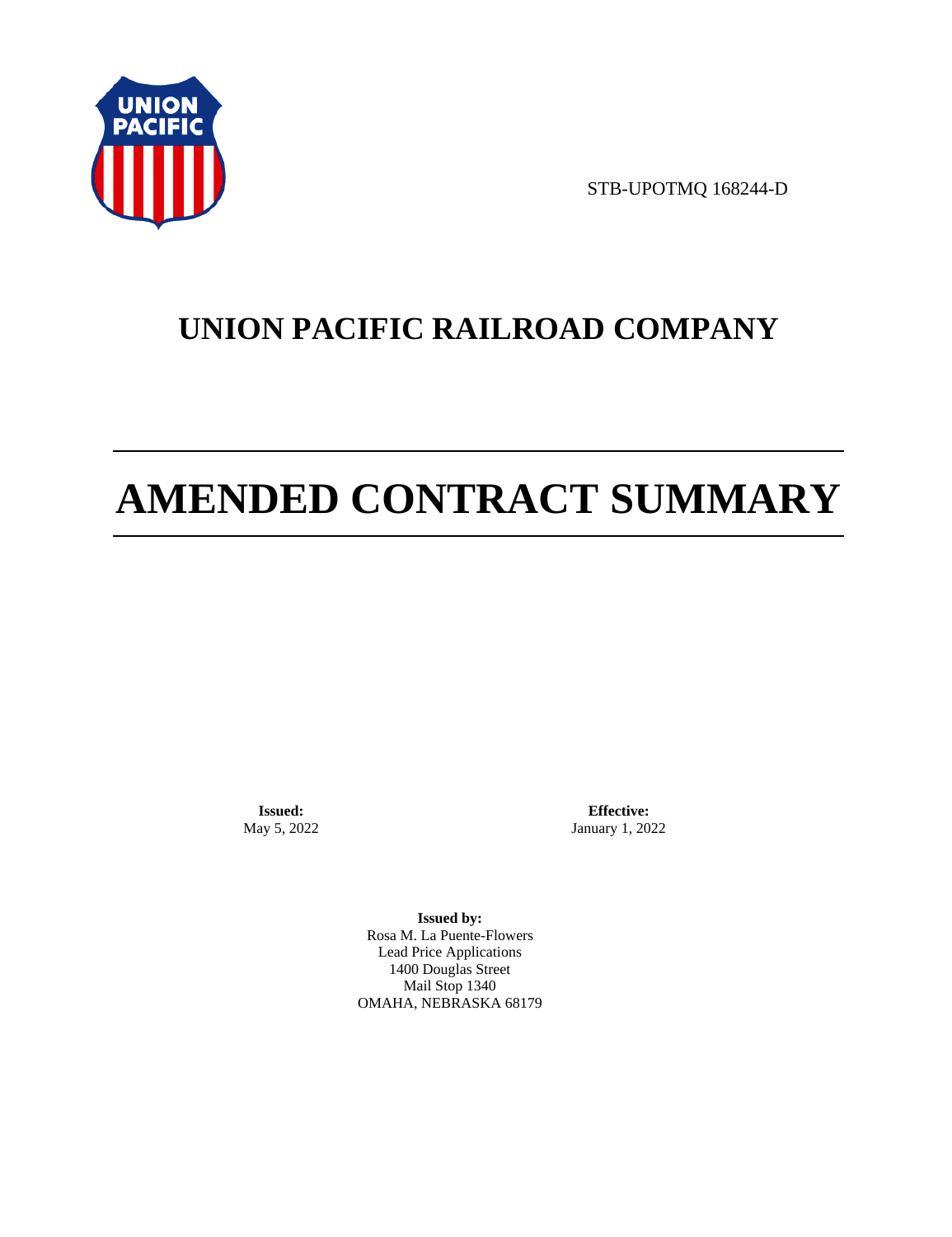UNION PACIFIC RAILROAD COMPANY 1400 Douglas St. Omaha, NE 68179

### **COMMODITY:**

Wheat Exc.Buckwheat See 01139 **ADDITION** 

#### **SHIPPER:**

 FRONTIER AG INC **ADDITION**  SHAY GRAIN CO **ADDITION** 

#### **ORIGIN(S):**

 KYLE WEST (See Exhibit Definition) KANORADO, KS **ADDITION**  REXFORD, KS **ADDITION** 

#### **DESTINATION(S):**

 SAN ANTONIO, TX **ADDITION**  MEMPHIS, TN **ADDITION**  NEW BRAUNFELS, TX **ADDITION**  KANSAS CITY, MO **ADDITION**  EAST ST LOUIS, IL **ADDITION**  LOS ANGELES, CA **ADDITION**  OAKLAND, CA **ADDITION** 

#### **PORT(S):**

Not Applicable

#### **DURATION:**

 Effective Date: January 1, 2022 Amendment Effective Date: January 1, 2022 **ADDITION**  Expiration Date: December 31, 2022 **EXTENSION** 

#### **RAIL CAR DATA:**

No cars dedicated to service under this Contract. Cars are provided on a common carrier basis only.

#### **RATES & CHARGES:**

Subject to increases.

#### **VOLUME:**

Single Car Shipments **ADDITION** 

#### **SPECIAL FEATURES:**

 Special Switching Provision Not Applicable. This change pertained only to confidential data. (Switching)

# **SPECIAL NOTICE:**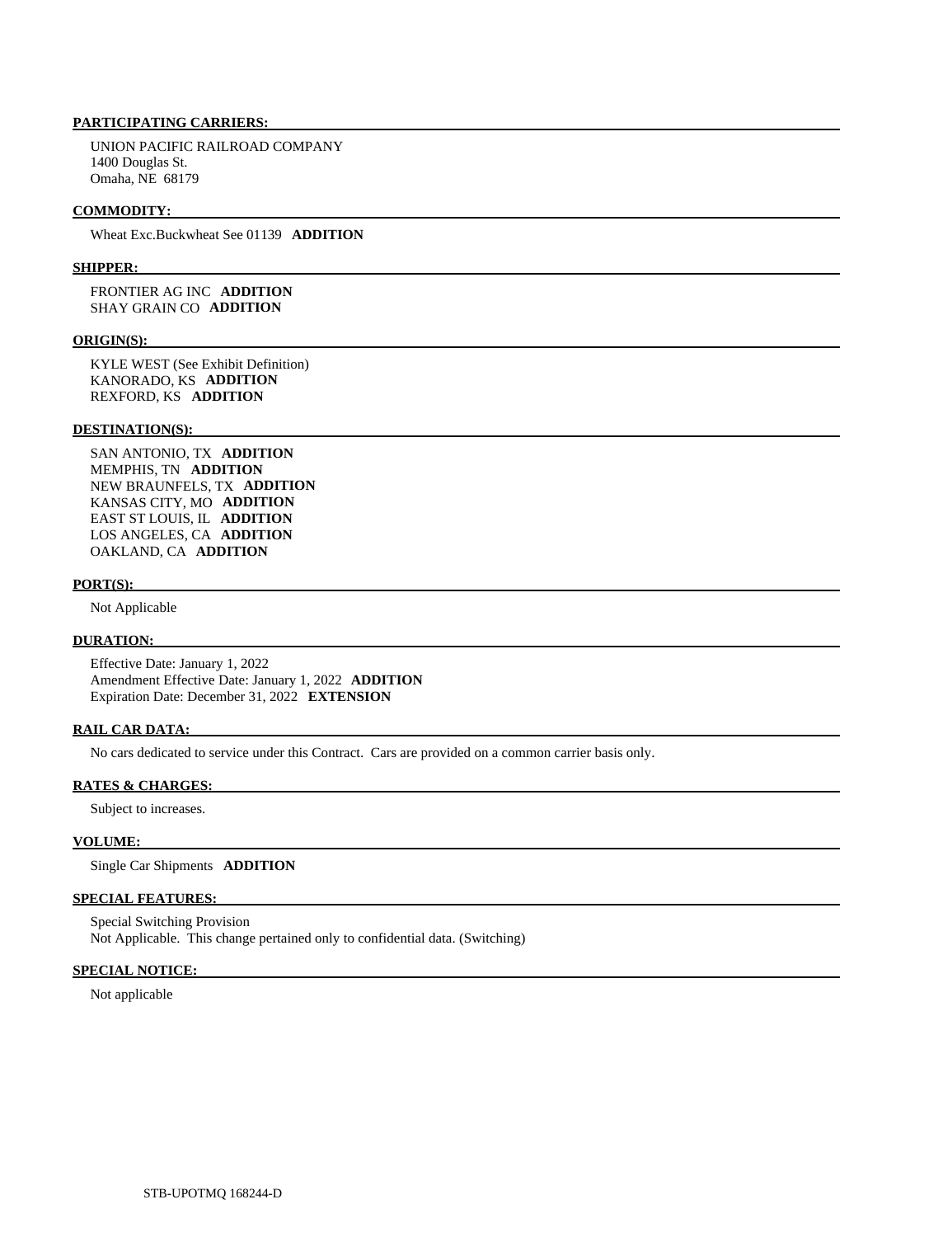# **EXHIBIT DEFINITIONS:**

 KYLE WEST consist of: BURLINGTON, CO **ADDITION**  BREWSTER, KS **ADDITION**  EDSON, KS **ADDITION**  GOODLAND, KS **ADDITION**  KANORADO, KS **ADDITION**  REXFORD, KS **ADDITION**  RULETON, KS **ADDITION**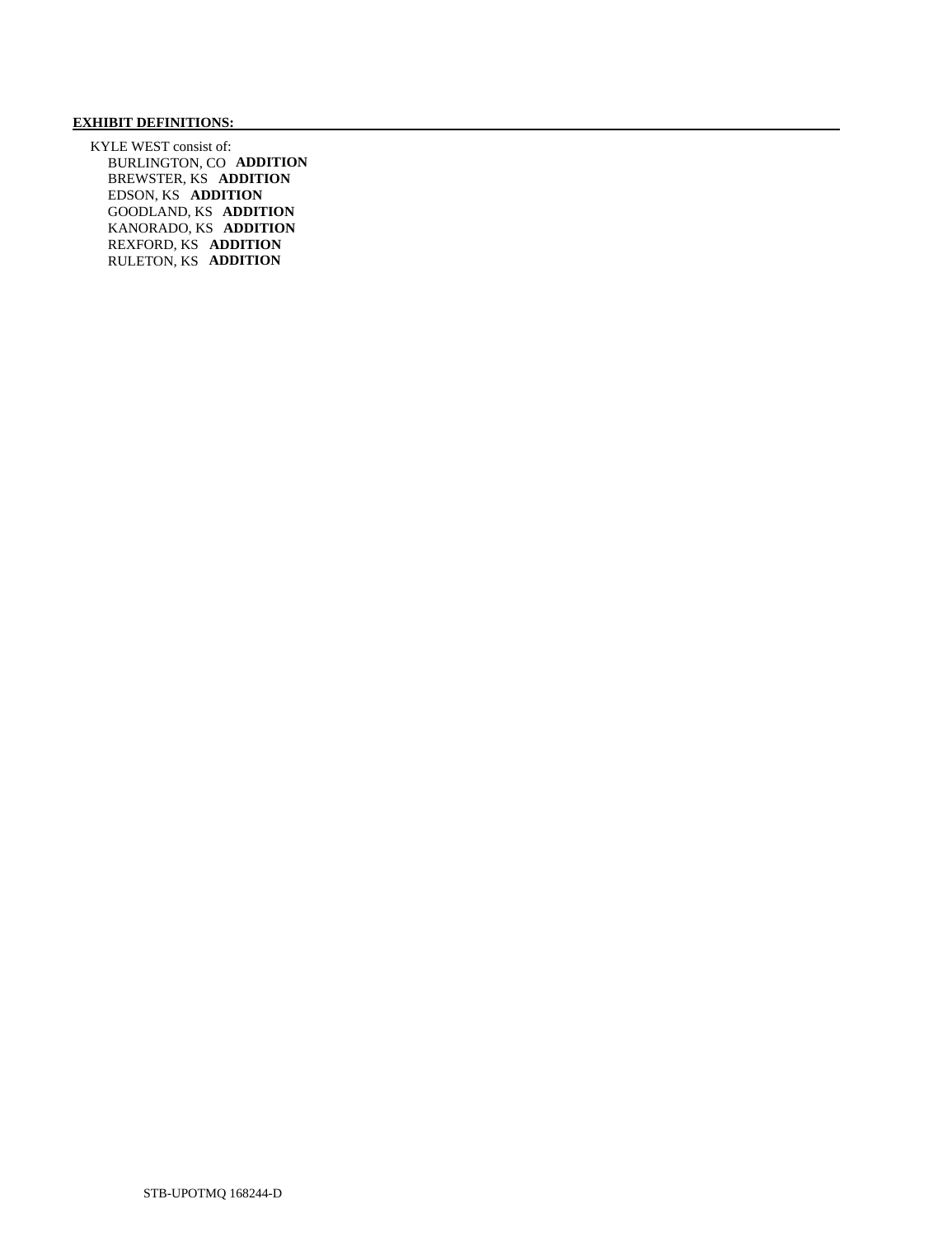

STB-UPOTMQ 168350-A

# **UNION PACIFIC RAILROAD COMPANY**

# **AMENDED CONTRACT SUMMARY**

**Issued:**  May 4, 2022

**Effective:** April 1, 2022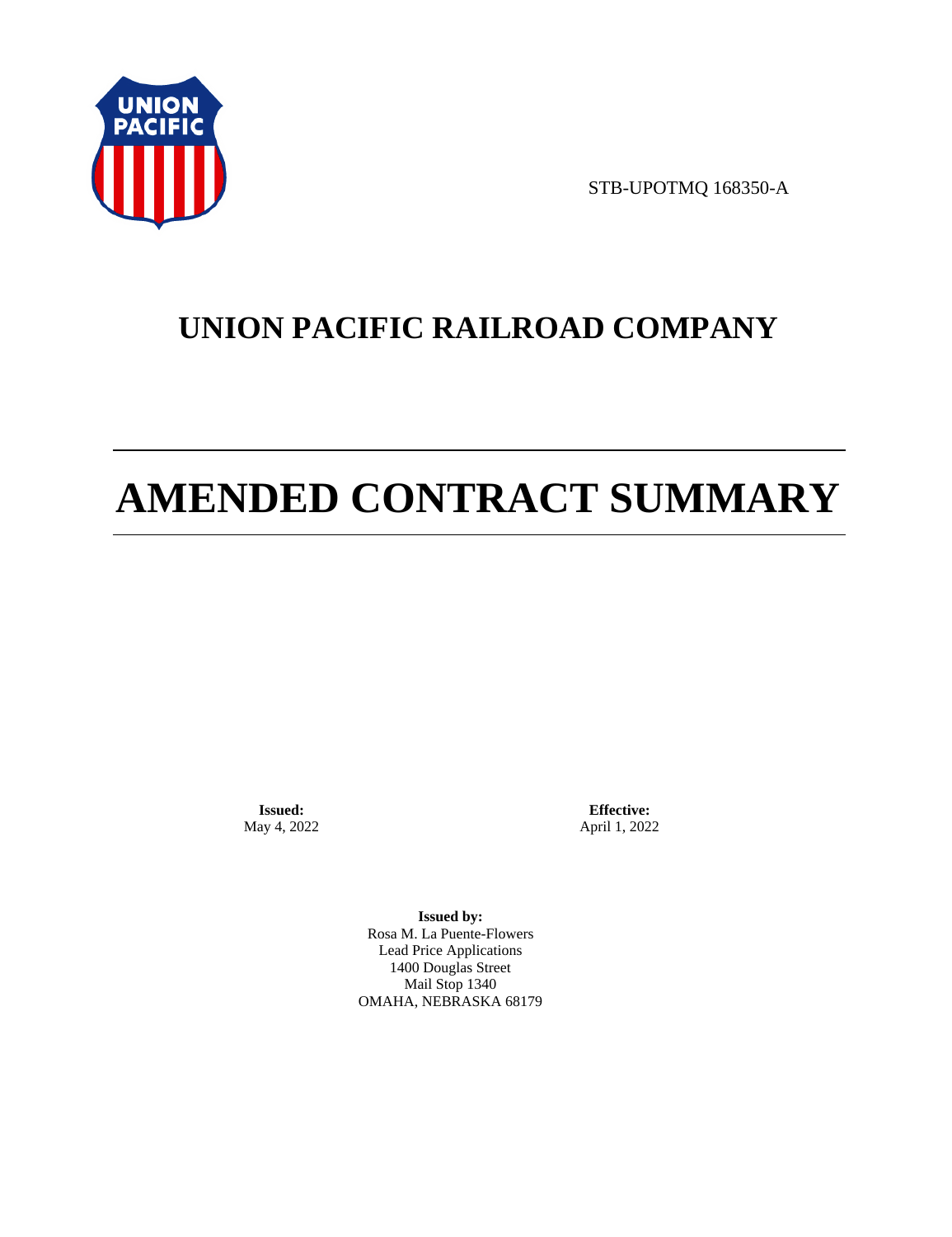UNION PACIFIC RAILROAD COMPANY 1400 Douglas St. Omaha, NE 68179

#### **COMMODITY:**

Grits, Nec **ADDITION** 

# **SHIPPER:**

BUNGE NORTH AMERICA INC **ADDITION** 

#### **ORIGIN(S):**

ATCHISON, KS **ADDITION** 

#### **DESTINATION(S):**

LAREDO, TX **ADDITION** 

# **PORT(S):**

Not Applicable

## **DURATION:**

 Effective Date: April 1, 2022 Amendment Effective Date: April 1, 2022 **ADDITION**  Expiration Date: June 1, 2022 **EXTENSION** 

#### **RAIL CAR DATA:**

No cars dedicated to service under this Contract. Cars are provided on a common carrier basis only.

### **RATES & CHARGES:**

Subject to increases.

#### **VOLUME:**

Single Car Shipments **ADDITION** 

# **SPECIAL FEATURES:**

 Special Switching Provision Not Applicable. This change pertained only to confidential data. (Switching)

#### **SPECIAL NOTICE:**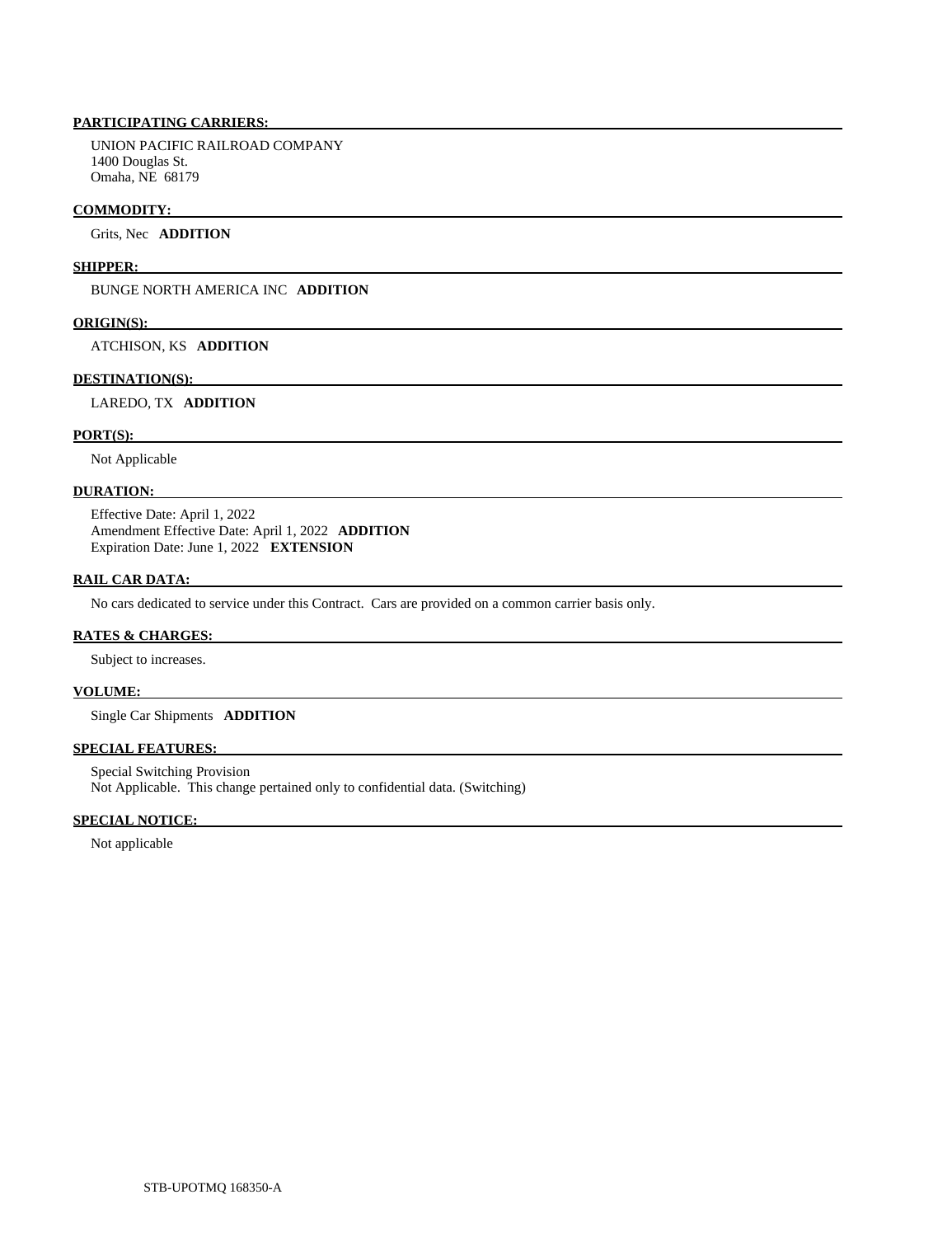

STB-UPOTMQ 168355

# **UNION PACIFIC RAILROAD COMPANY**

# **CONTRACT SUMMARY**

**Issued:**  May 6, 2022

**Effective:** January 1, 2022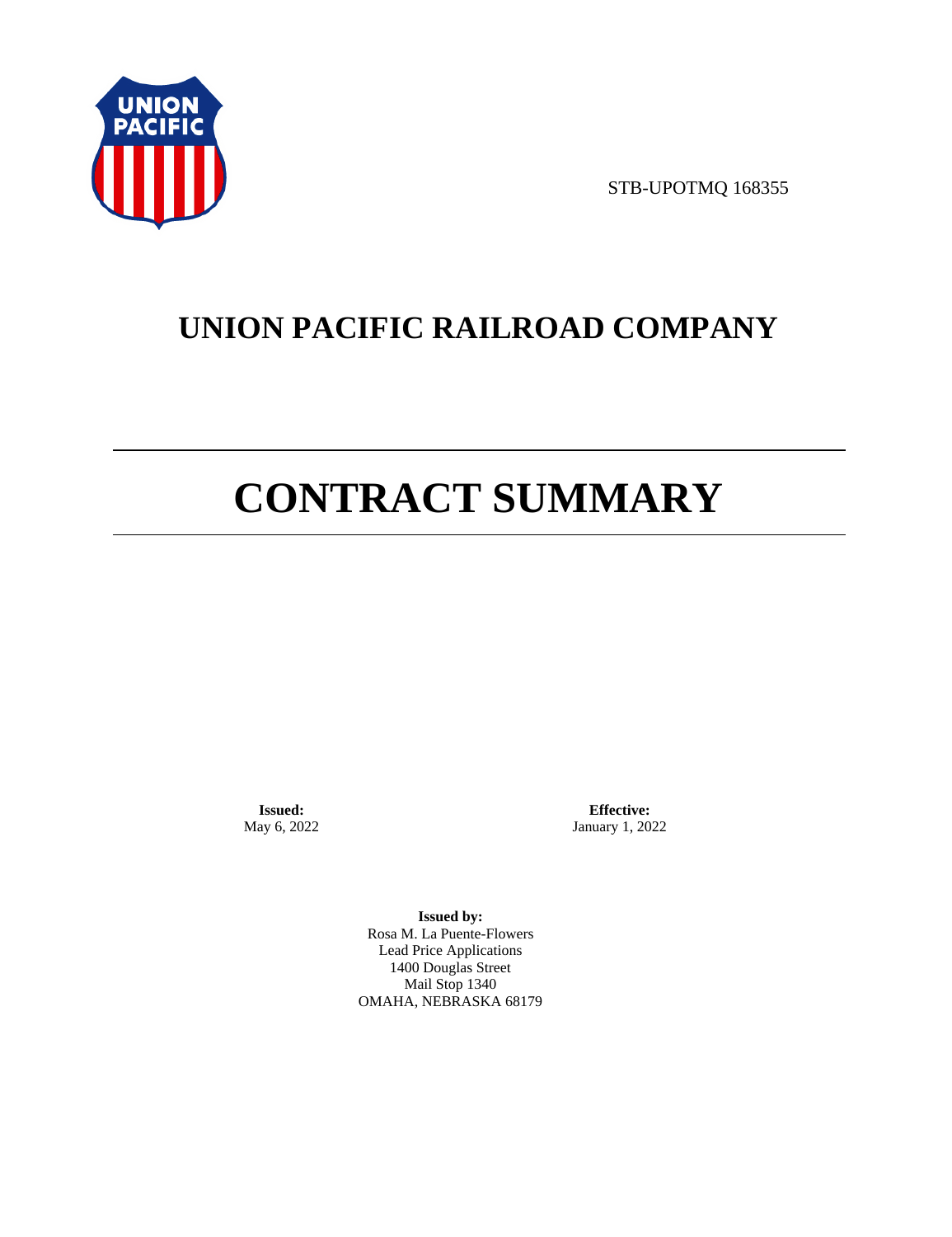UNION PACIFIC RAILROAD COMPANY 1400 Douglas St. Omaha, NE 68179

#### **COMMODITY:**

Corn Exc.Popcorn See 01152

# **SHIPPER:**

LUTHI GRAINS INC

# **ORIGIN(S):**

BOARDMAN, OR

# **DESTINATION(S):**

EASTPORT, ID

# **PORT(S):**

Not Applicable

#### **DURATION:**

 Effective Date: January 1, 2022 Expiration Date: December 31, 2022

# **RAIL CAR DATA:**

No cars dedicated to service under this Contract. Cars are provided on a common carrier basis only.

#### **RATES & CHARGES:**

Not applicable

# **VOLUME:**

Single Car Shipments

# **SPECIAL FEATURES:**

Special Switching Provision

# **SPECIAL NOTICE:**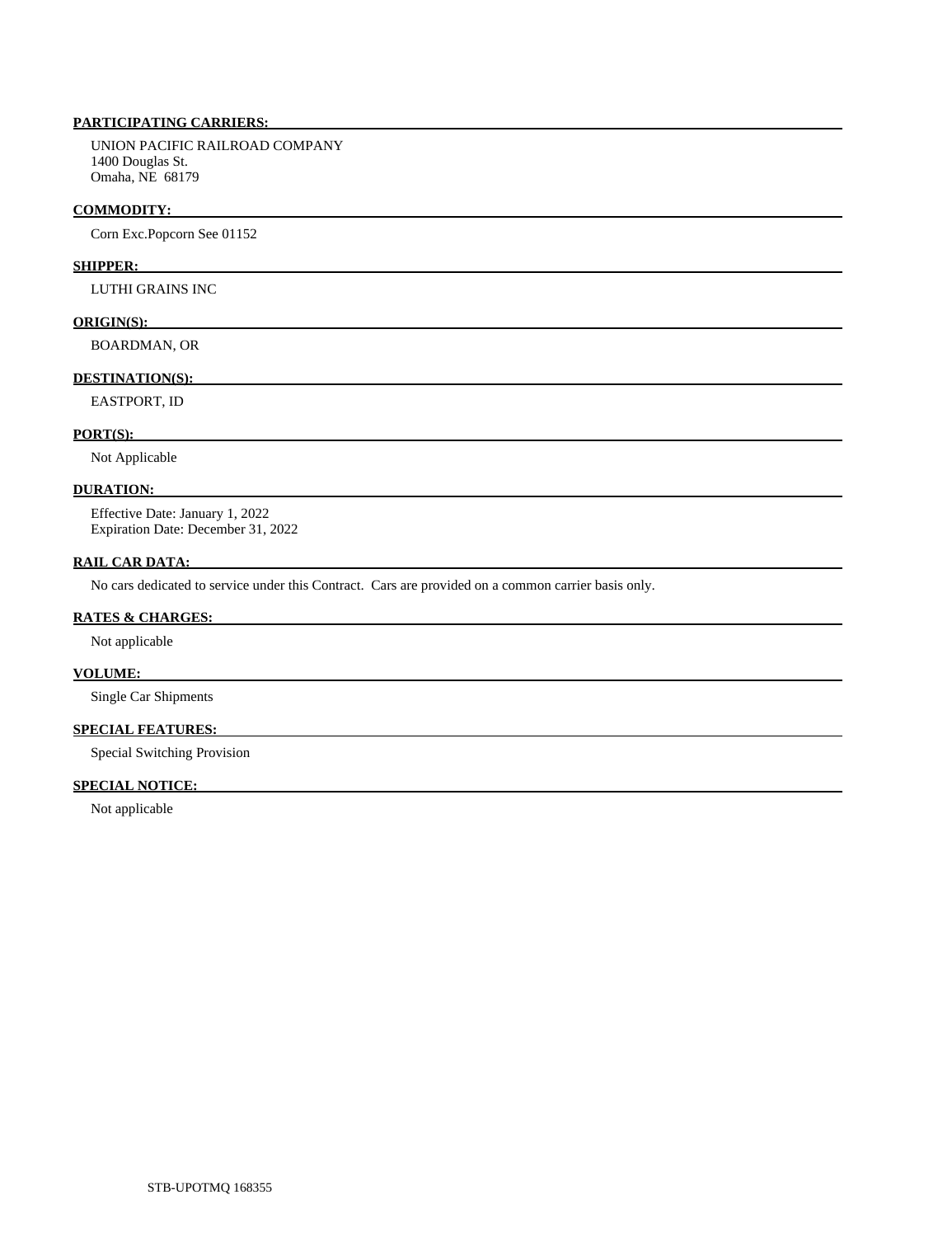

STB-UP-C-57506-03

# **UNION PACIFIC RAILROAD COMPANY**

# **AMENDED CONTRACT SUMMARY**

**Issued:**  May 5, 2022

**Effective:** June 1, 2022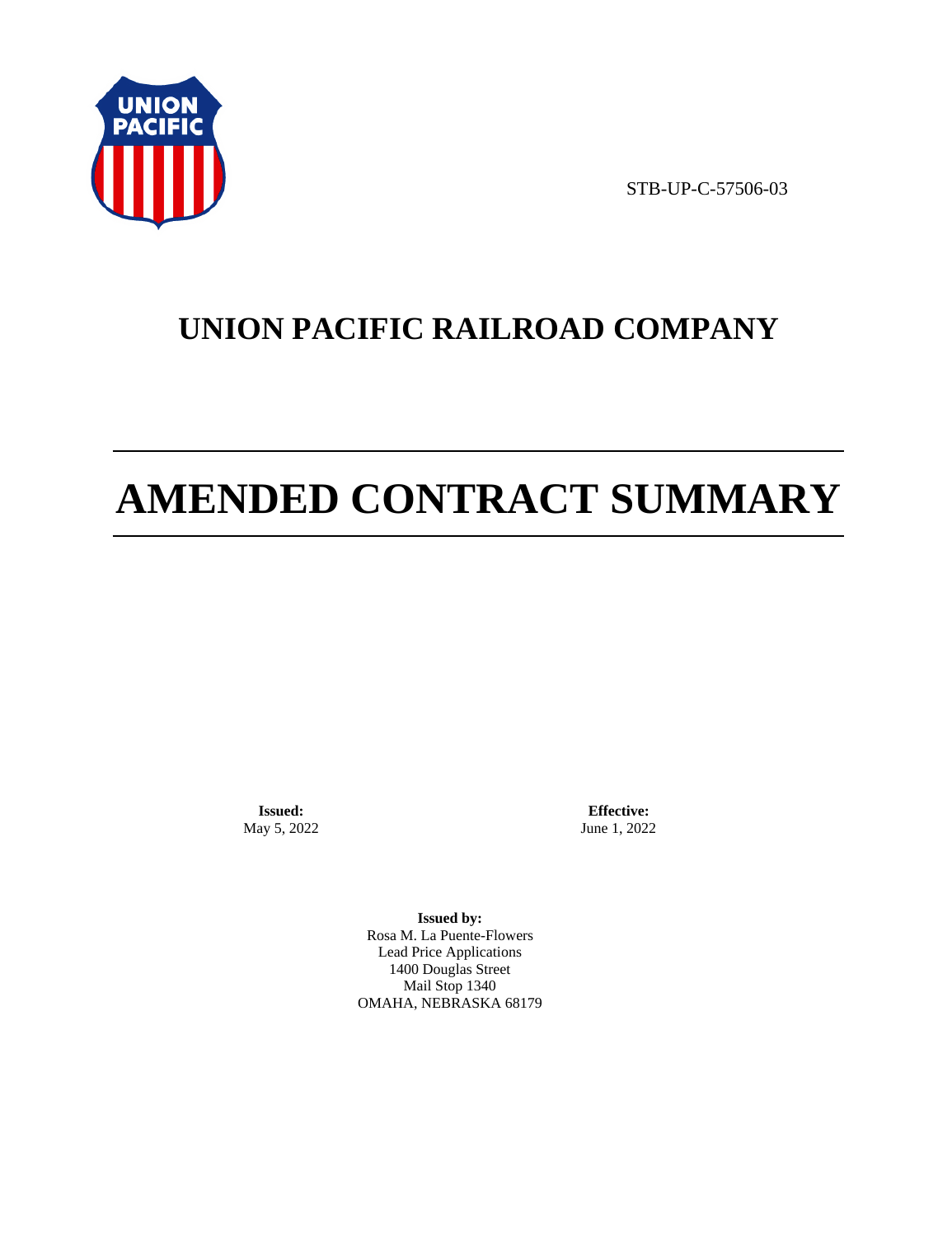UNION PACIFIC RAILROAD COMPANY 1400 Douglas St. Omaha, NE 68179

### **COMMODITY:**

Wheat Exc.Buckwheat See 01139

#### **SHIPPER:**

MILLER MILLING COMPANY LLC

# **ORIGIN(S):**

WHEAT ORIGINS (See Exhibit Definition)

### **DESTINATION(S):**

CA MILLS (See Exhibit Definition)

### **PORT(S):**

Not Applicable

# **DURATION:**

 Effective Date: June 1, 2020 Amendment Effective Date: June 1, 2022 **ADDITION**  Expiration Date: May 31, 2023 **EXTENSION** 

# **RAIL CAR DATA:**

No cars dedicated to service under this Contract. Cars are provided on a common carrier basis only.

### **RATES & CHARGES:**

Not applicable

#### **VOLUME:**

Single Car Shipments

# **SPECIAL FEATURES:**

Not applicable

# **SPECIAL NOTICE:**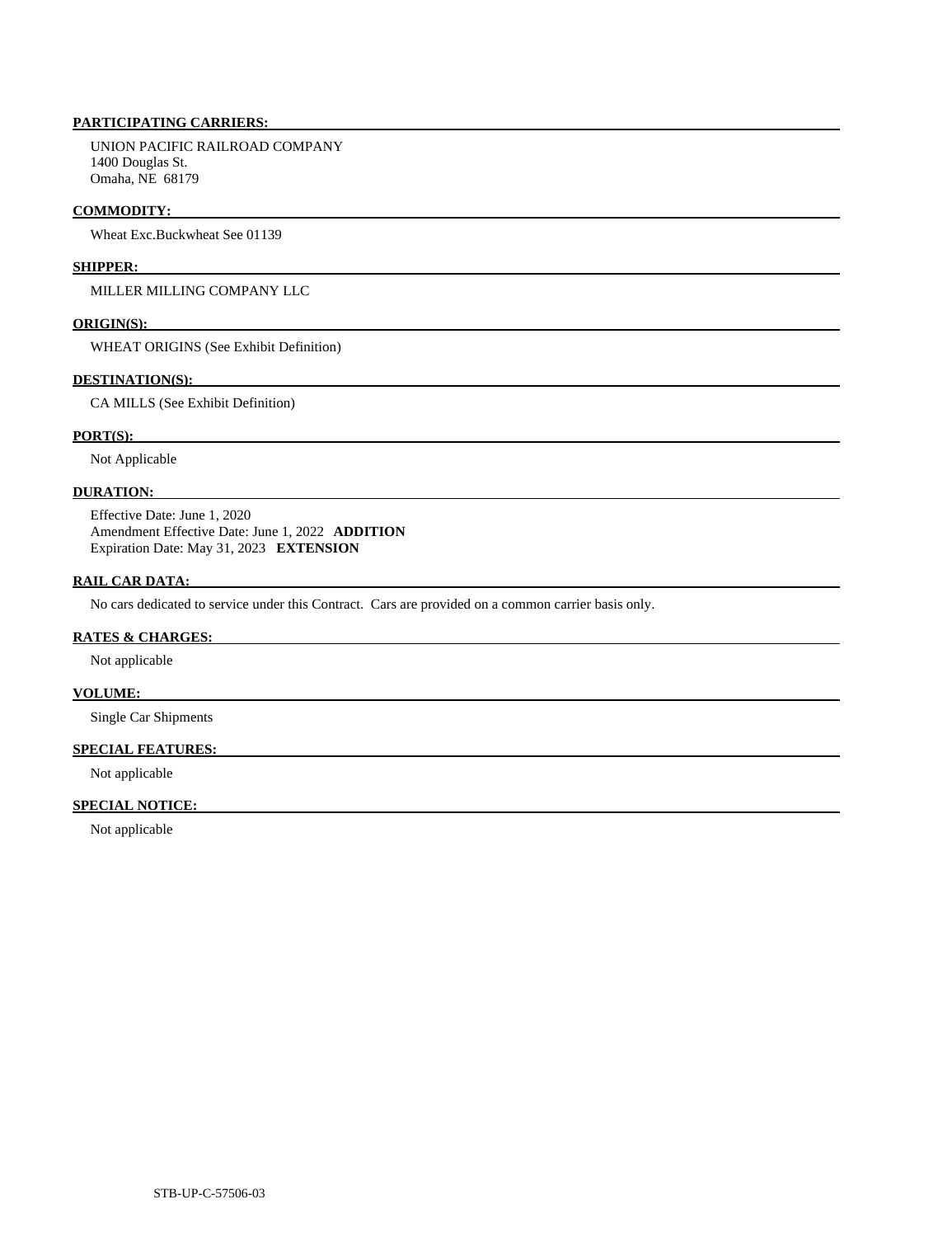# **EXHIBIT DEFINITIONS:**

WHEAT ORIGINS consist of:

 All railpoints in the state of Colorado as published in OPSL 6000-Series. All railpoints in the state of Kansas as published in OPSL 6000-Series. All railpoints in the state of Nebraska as published in OPSL 6000-Series. All railpoints in the state of Oklahoma as published in OPSL 6000-Series. All railpoints in the state of Texas as published in OPSL 6000-Series. All railpoints in the state of Wyoming as published in OPSL 6000-Series. CA MILLS consist of:

 CALWA, CA CITY OF COMMERCE, CA FRESNO, CA LOS ANGELES, CA OAKLAND, CA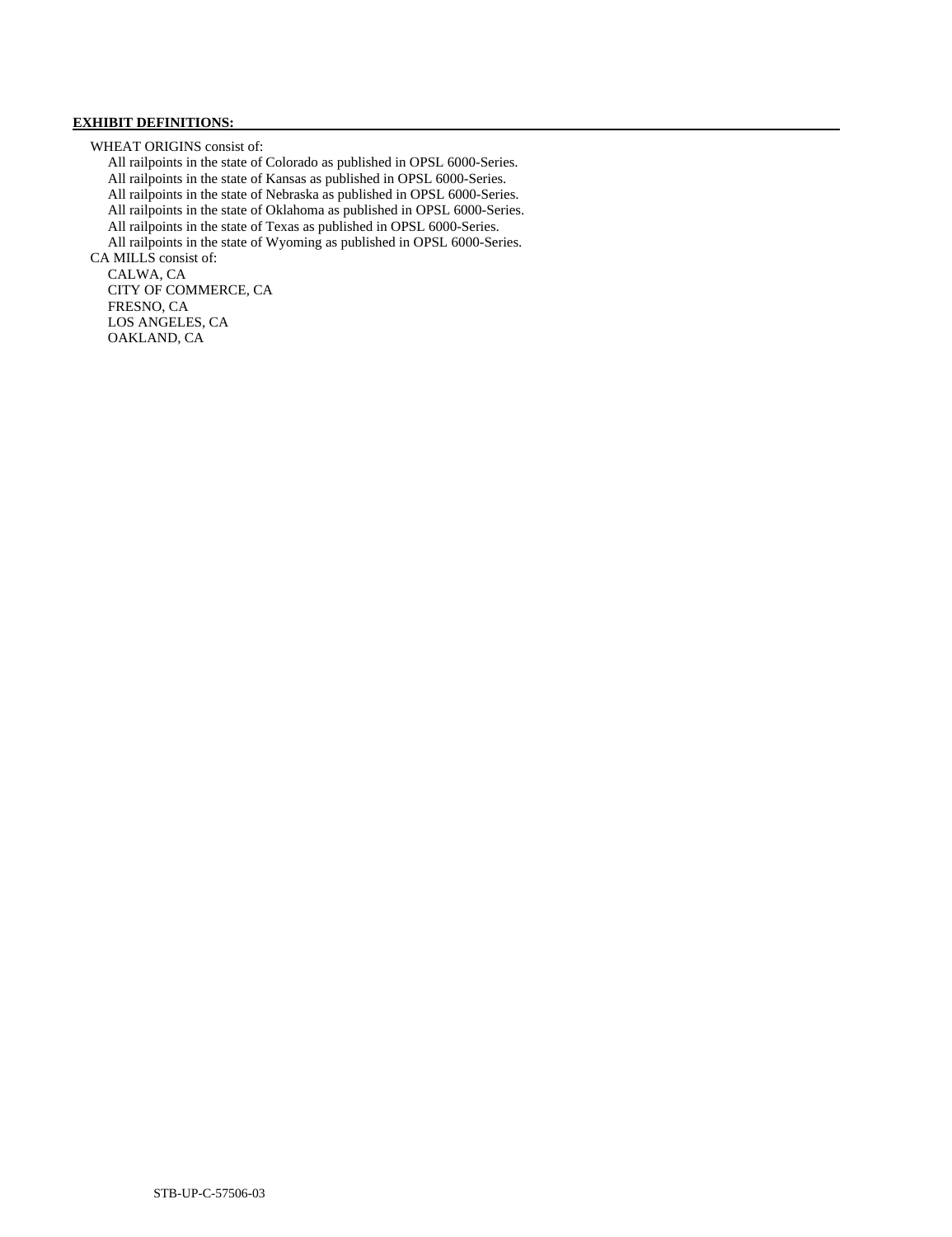

STB-UPUPCQ 102121-J

# **UNION PACIFIC RAILROAD COMPANY**

# **AMENDED CONTRACT SUMMARY**

**Issued:**  May 6, 2022

**Effective:** June 1, 2022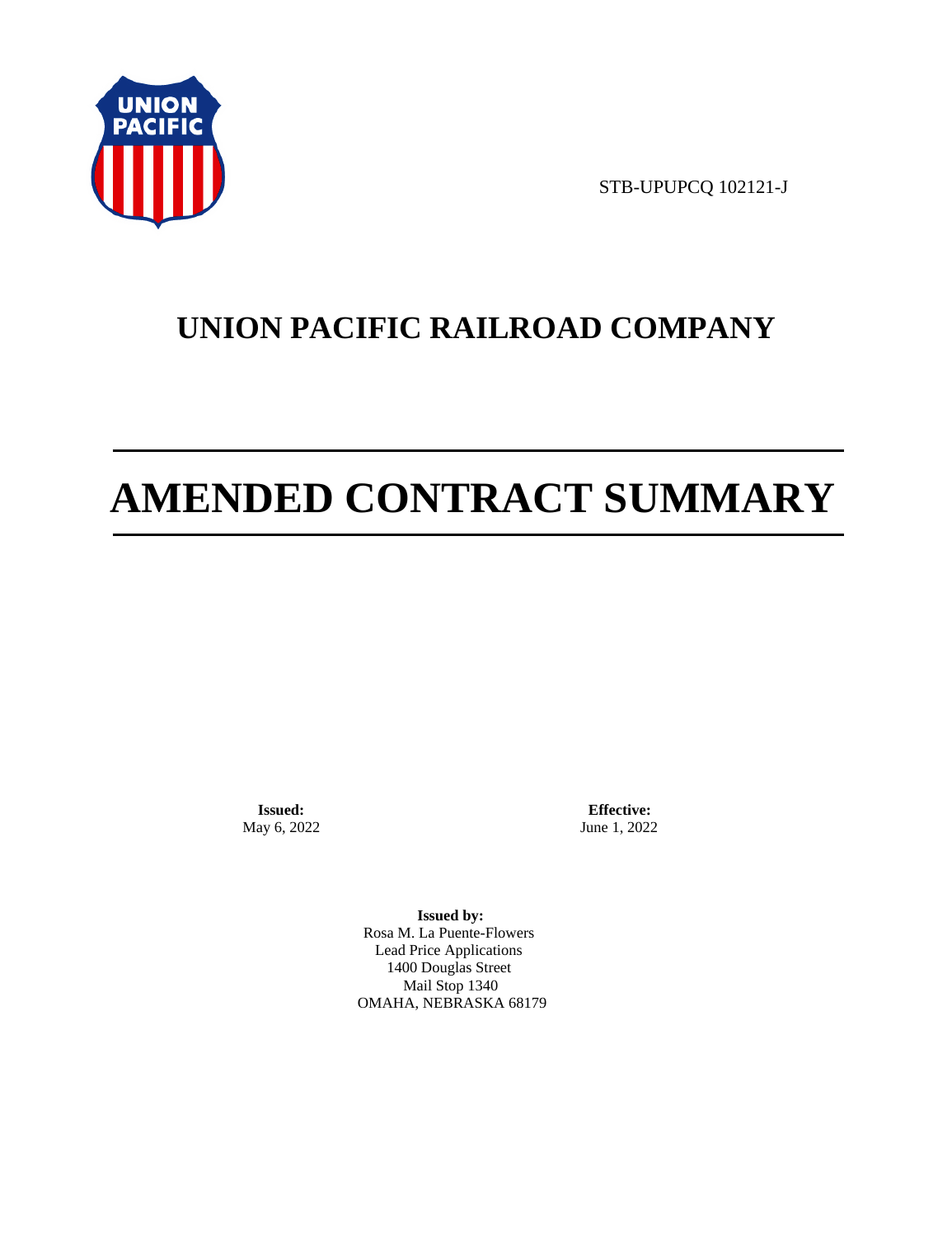UNION PACIFIC RAILROAD COMPANY 1400 Douglas St. Omaha, NE 68179

# **COMMODITY:**

 Corn Meal Or Flour Exc.Animal Or Poultry Feed See 20421- 20423 Corn Flour

# **SHIPPER:**

LIFELINE FOODS LLC

#### **ORIGIN(S):**

 ST JOSEPH, MO DENVER, CO

#### **DESTINATION(S):**

 KEARNS, UT PINE GROVE, OR CARROLLTON, TX SALEM, OR

### **PORT(S):**

Not Applicable

# **DURATION:**

 Effective Date: September 1, 2018 Amendment Effective Date: June 1, 2022 **ADDITION**  Expiration Date: May 31, 2023 **EXTENSION** 

# **RAIL CAR DATA:**

No cars dedicated to service under this Contract. Cars are provided on a common carrier basis only.

# **RATES & CHARGES:**

Not applicable

# **VOLUME:**

Single Car Shipments

## **SPECIAL FEATURES:**

Special Switching Provision

# **SPECIAL NOTICE:**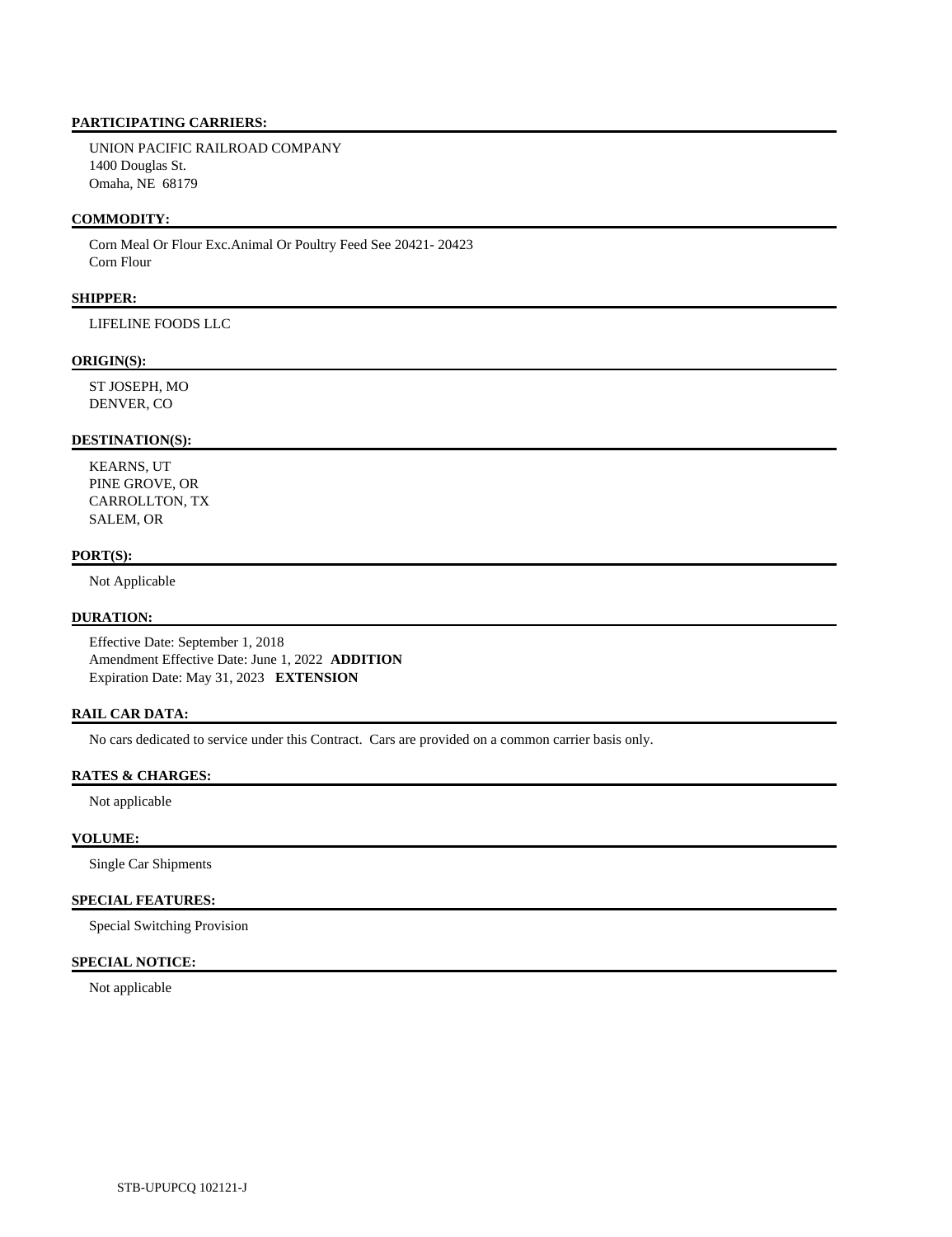

STB-UPUPCQ 102908-B

# **UNION PACIFIC RAILROAD COMPANY**

# **AMENDED CONTRACT SUMMARY**

**Issued:**  May 5, 2022

**Effective:** June 1, 2021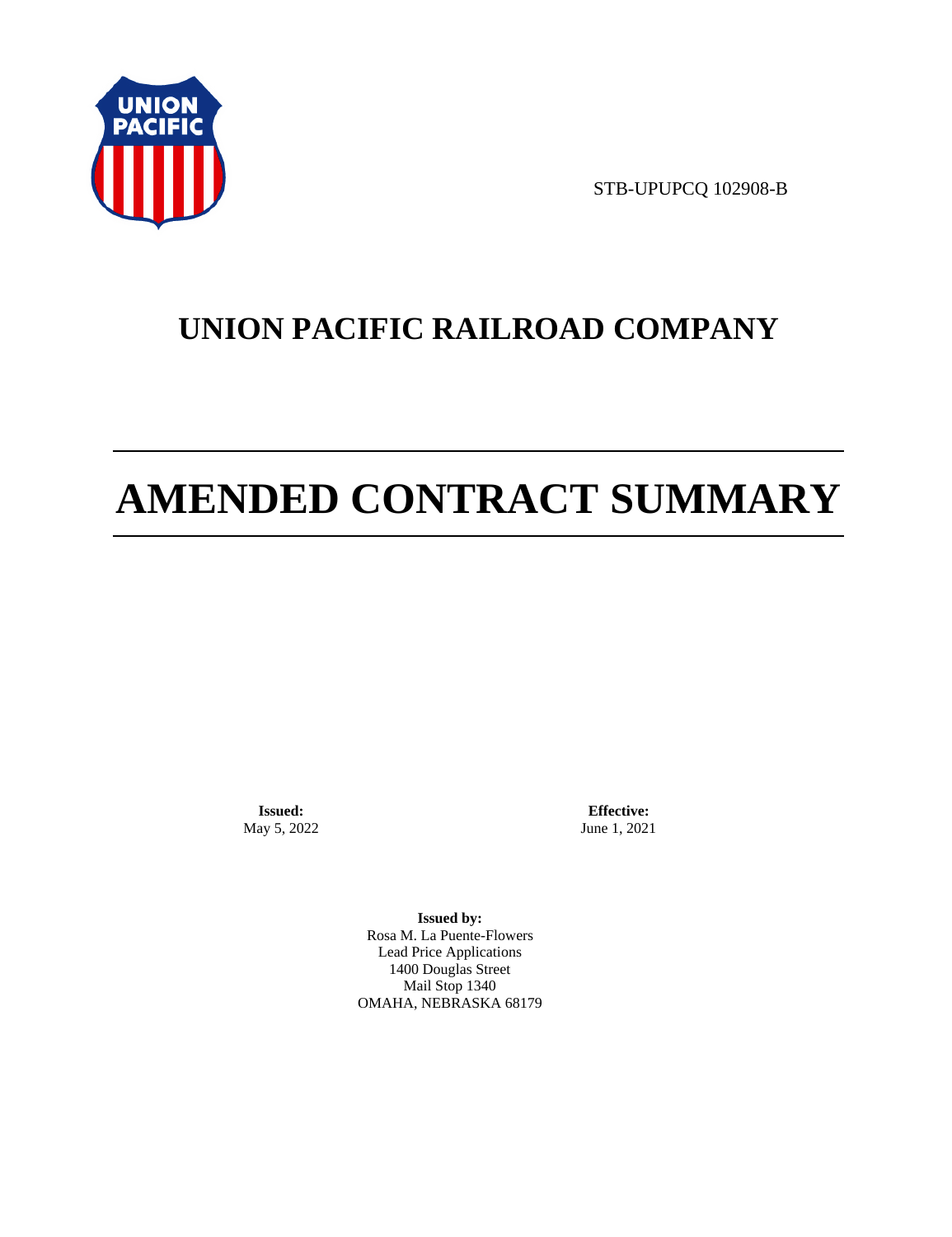# RAPID CITY PIERRE & EASTERN RAILROAD, INC

 UNION PACIFIC RAILROAD COMPANY 1400 Douglas St. Omaha, NE 68179

# **COMMODITY:**

Wheat Exc.Buckwheat See 01139

# **SHIPPER:**

 ARCHER DANIELS MIDLAND COMPANY SHAWNEE MILLING CO

#### **ORIGIN(S):**

 HARROLD, SD PHILIP, SD ONIDA, SD LAKE PRESTON, SD

### **DESTINATION(S):**

SHAWNEE, OK

## **PORT(S):**

Not Applicable

### **DURATION:**

 Effective Date: June 1, 2020 Amendment Effective Date: June 1, 2021 **ADDITION**  Expiration Date: May 31, 2022 **EXTENSION** 

#### **RAIL CAR DATA:**

No cars dedicated to service under this Contract. Cars are provided on a common carrier basis only.

# **RATES & CHARGES:**

Subject to increases.

# **VOLUME:**

Single Car Shipments

# **SPECIAL FEATURES:**

Special Switching Provision

## **SPECIAL NOTICE:**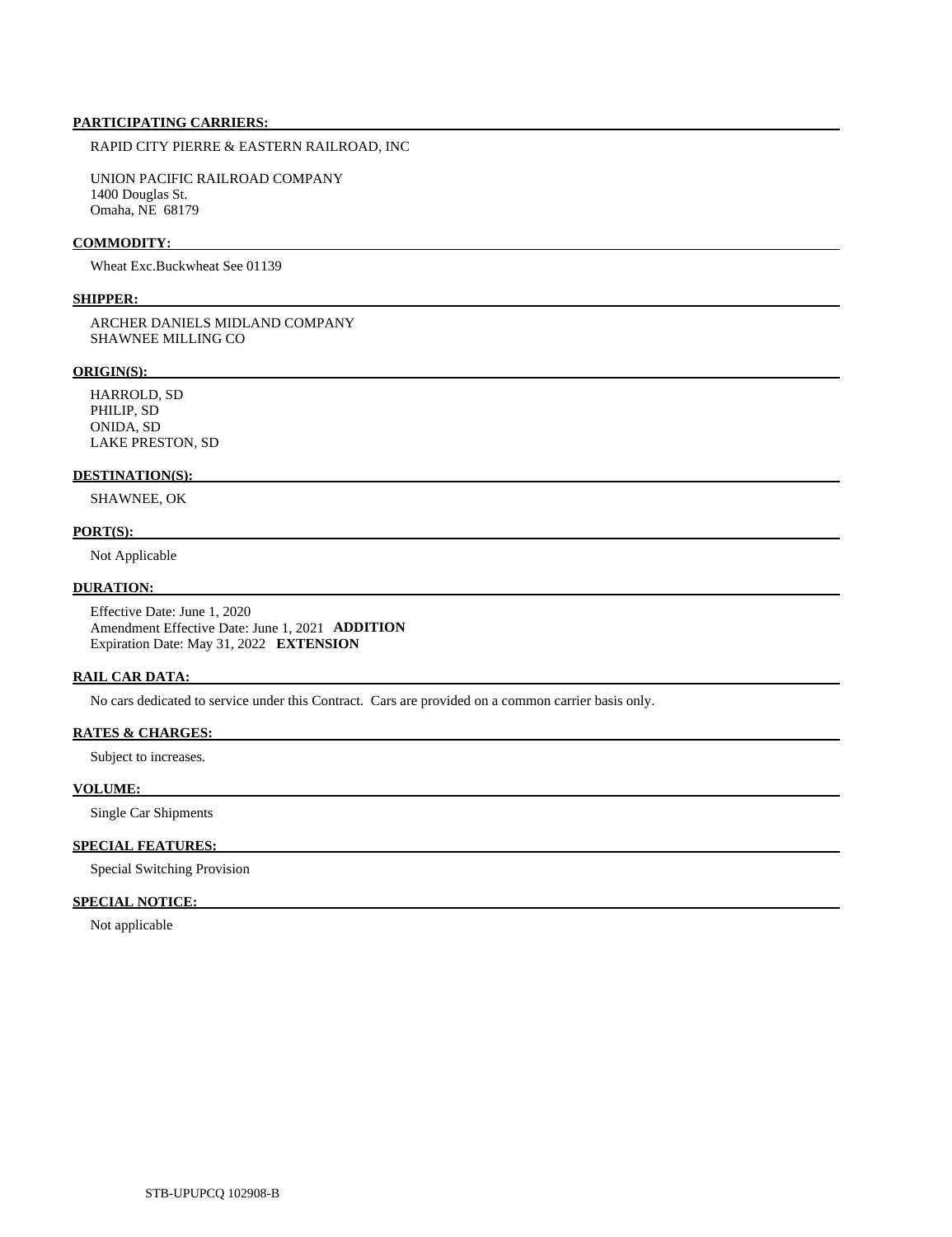

STB-UPUPCQ 103045-R

# **UNION PACIFIC RAILROAD COMPANY**

# **AMENDED CONTRACT SUMMARY**

**Issued:**  May 6, 2022

**Effective:** June 1, 2022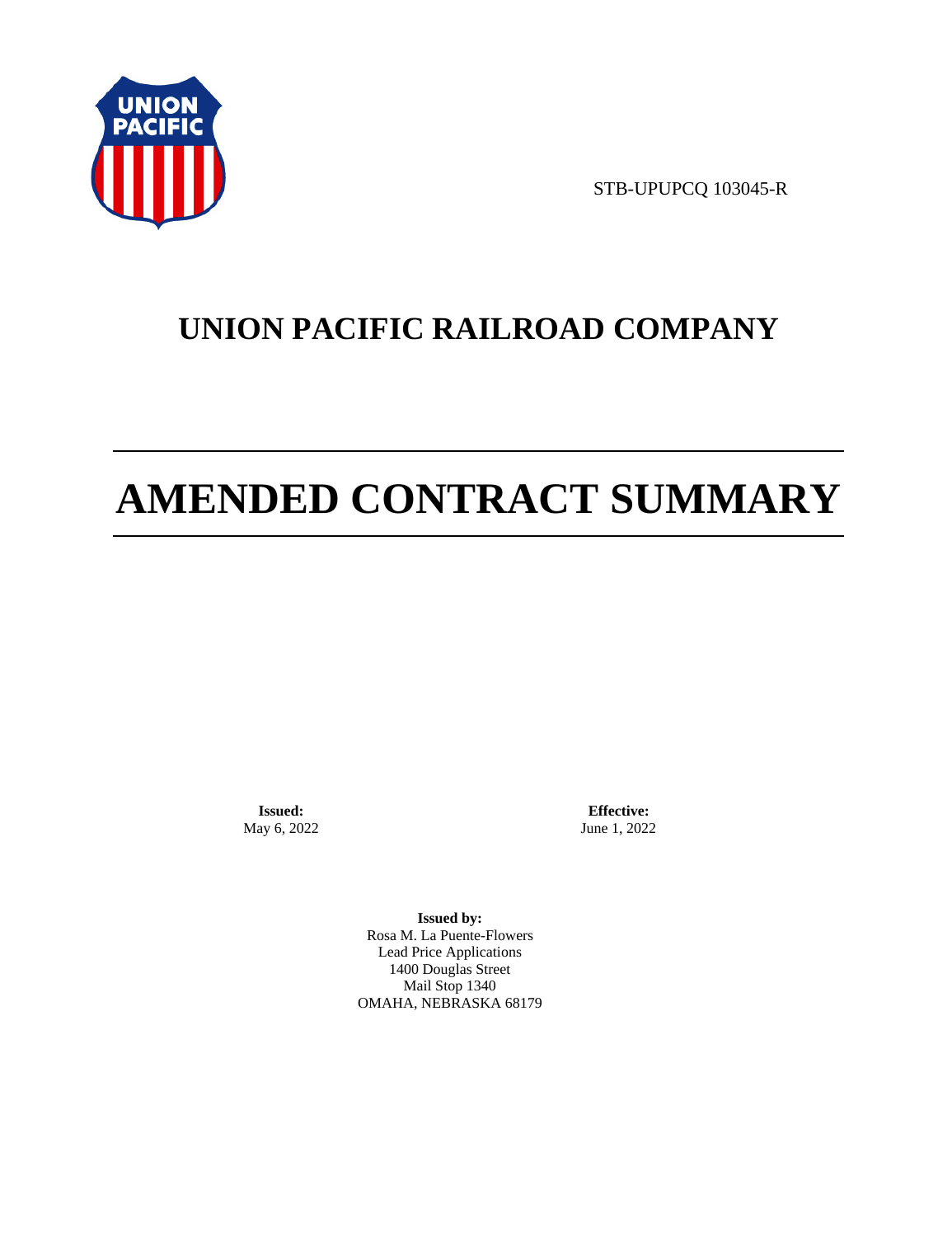UNION PACIFIC RAILROAD COMPANY 1400 Douglas St. Omaha, NE 68179

# **COMMODITY:**

 Wheat Middlings Or Shorts,Pelletized Wheat Middlings Or Shorts,Non- Pelletized Wheat Exc.Buckwheat See 01139

#### **SHIPPER:**

GAVILON GRAIN LLC

#### **ORIGIN(S):**

 AMES, IA MEMPHIS, TN WICHITA, KS LEXINGTON, NE **ADDITION**  ARKANSAS CITY, KS AMARILLO, TX **ADDITION** 

### **DESTINATION(S):**

 BROWNSVILLE, TX SAGINAW, TX TULSA PORT AUTHORIT, OK **ADDITION**  OGDEN, UT TOLLESON, AZ LOS ANGELES, CA AMARILLO, TX NOLTE, TX GIDDINGS, TX GONZALES, TX TX - HOUSTON AGS (See Exhibit Definition) COMANCHE, TX VAN BUREN, AR PLEASANTON, TX EL PASO, TX CHICKASHA, OK NACOGDOCHES, TX OAKLAND, CA CA - LA BASIN AGS (See Exhibit Definition) CALEXICO, CA **ADDITION**  EAGLE PASS, TX ABILENE, TX CHICAGO, IL

#### **PORT(S):**

Not Applicable

# **DURATION:**

 Effective Date: January 1, 2021 Amendment Effective Date: June 1, 2022 **ADDITION**  Expiration Date: May 31, 2023 **EXTENSION** 

#### **RAIL CAR DATA:**

No cars dedicated to service under this Contract. Cars are provided on a common carrier basis only.

## **RATES & CHARGES:**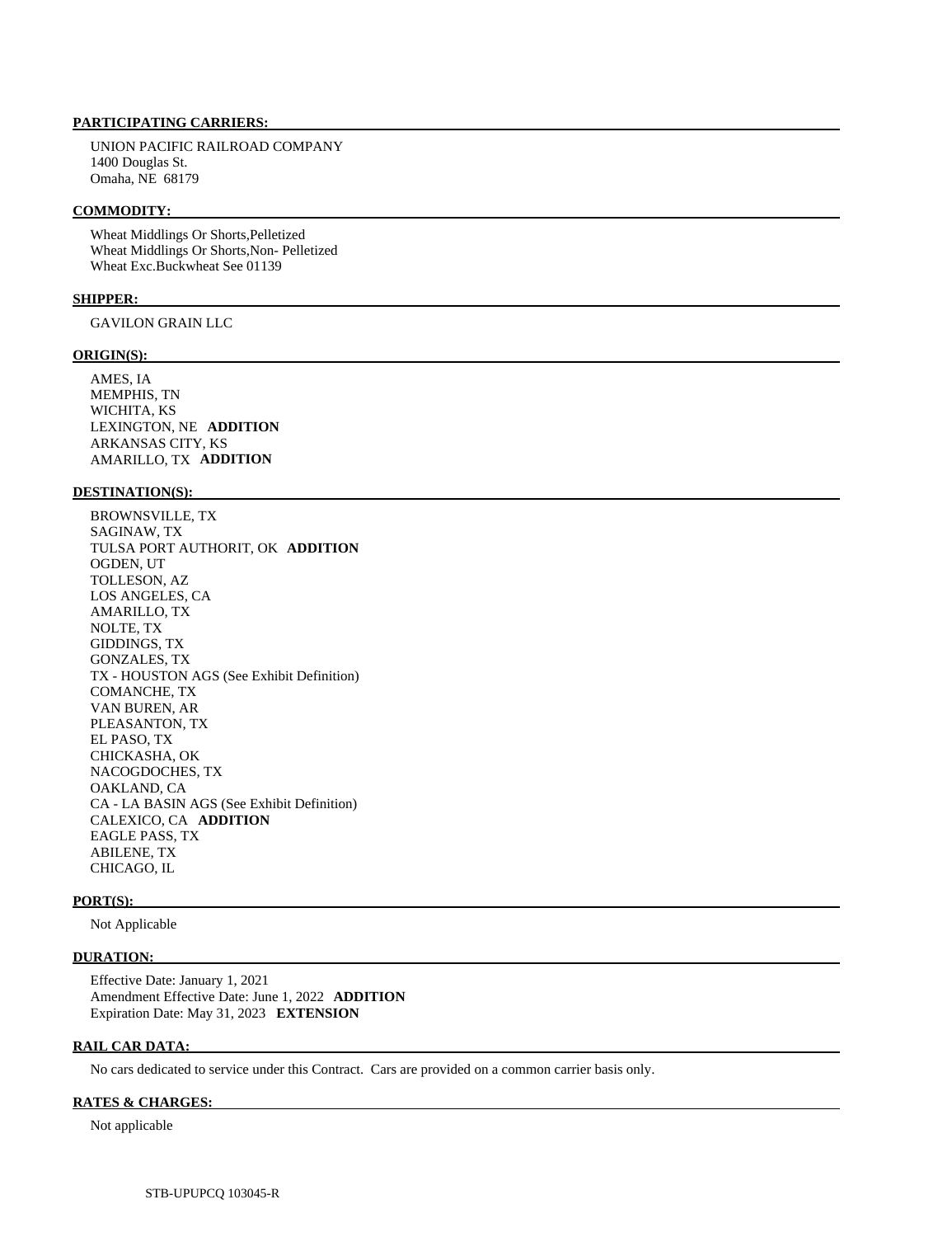# **VOLUME:**

Single Car Shipments

# **SPECIAL FEATURES:**

 Special Switching Provision Not Applicable. This change pertained only to confidential data. (Switching)

# **SPECIAL NOTICE:**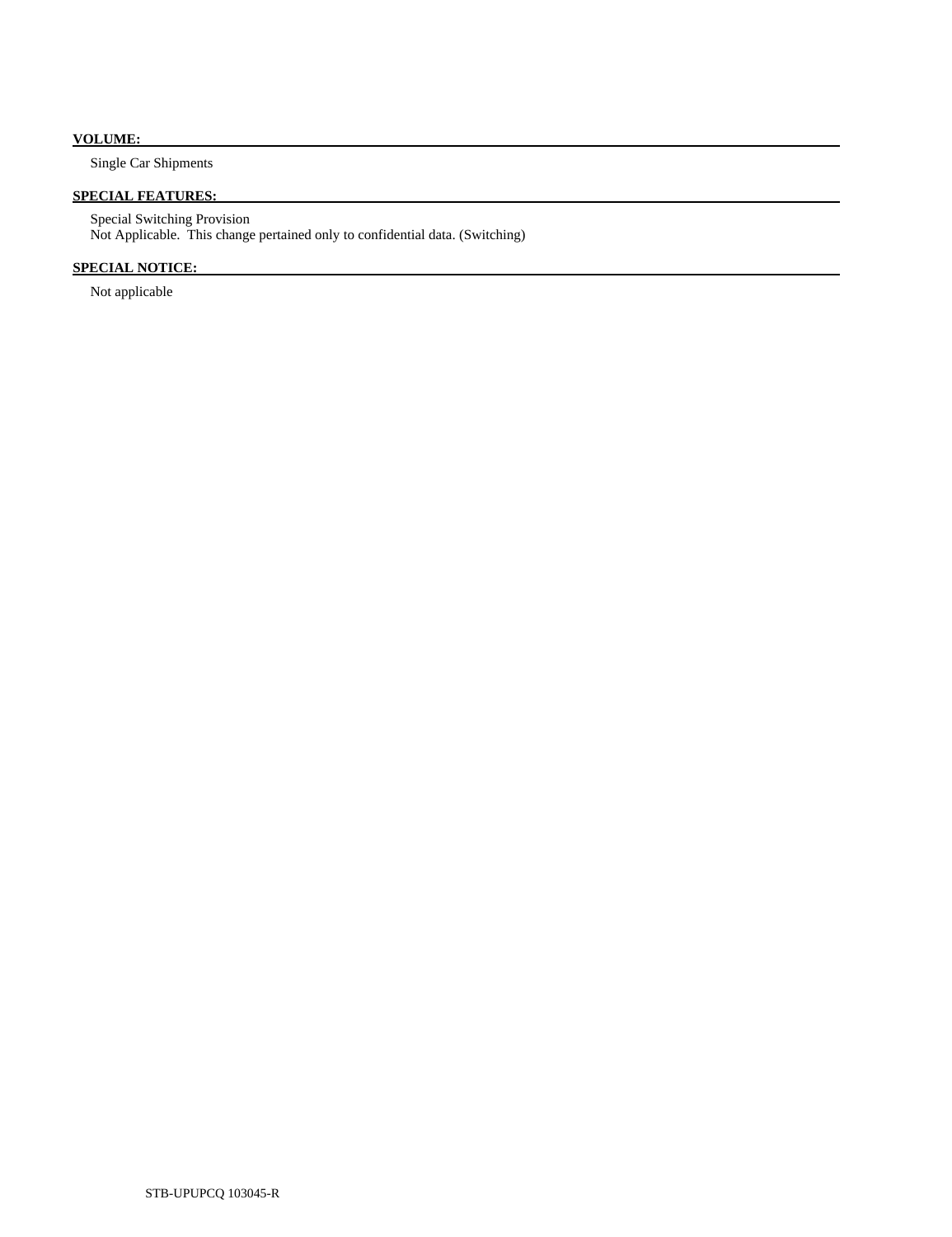TX - HOUSTON AGS consist of: AB CHANCE, TX ALDINE, TX ALGOA, TX ALLENHURST, TX ALMEDA, TX ALVIN, TX AMELBULK, TX AMELIA, TX AMES, TX ANGLETON, TX ARCOLA, TX ARENAL, TX ARMCO, TX ATRECO, TX AUDREY, TX BANCROFT, TX BARBOURS CUT, TX BASIN YARD, TX BAY CITY, TX BAYPORT, TX BAYTOWN, TX BEAUMONT, TX BENDER, TX BESSMAY, TX BILLPARK, TX BLESSING, TX BOBSHER, TX BOOTH YARD, TX BRAZORIA, TX BROOKSHIRE, TX BUCKEYE, TX CAMP STRAKE, TX CANDLERIDGE, TX CARDIFF, TX CAT SPRING, TX CHAISON, TX CHANNELVIEW, TX CHINA, TX CHOCOLATE BAYOU, TX CLEVELAND, TX CLUTE, TX COADY, TX CONNELL, TX CONROE, TX COTTON CREEK, TX CROSBY, TX CYPRESS, TX DANBURY, TX DAWES, TX DAYTON, TX DAYTON STORAGE, TX DEER PARK, TX DEVERS, TX DICKINSON, TX DIXICO, TX DODGE, TX DOWLING, TX DYERSDALE, TX E BAYTOWN STORAGE, TX EAGLE LAKE, TX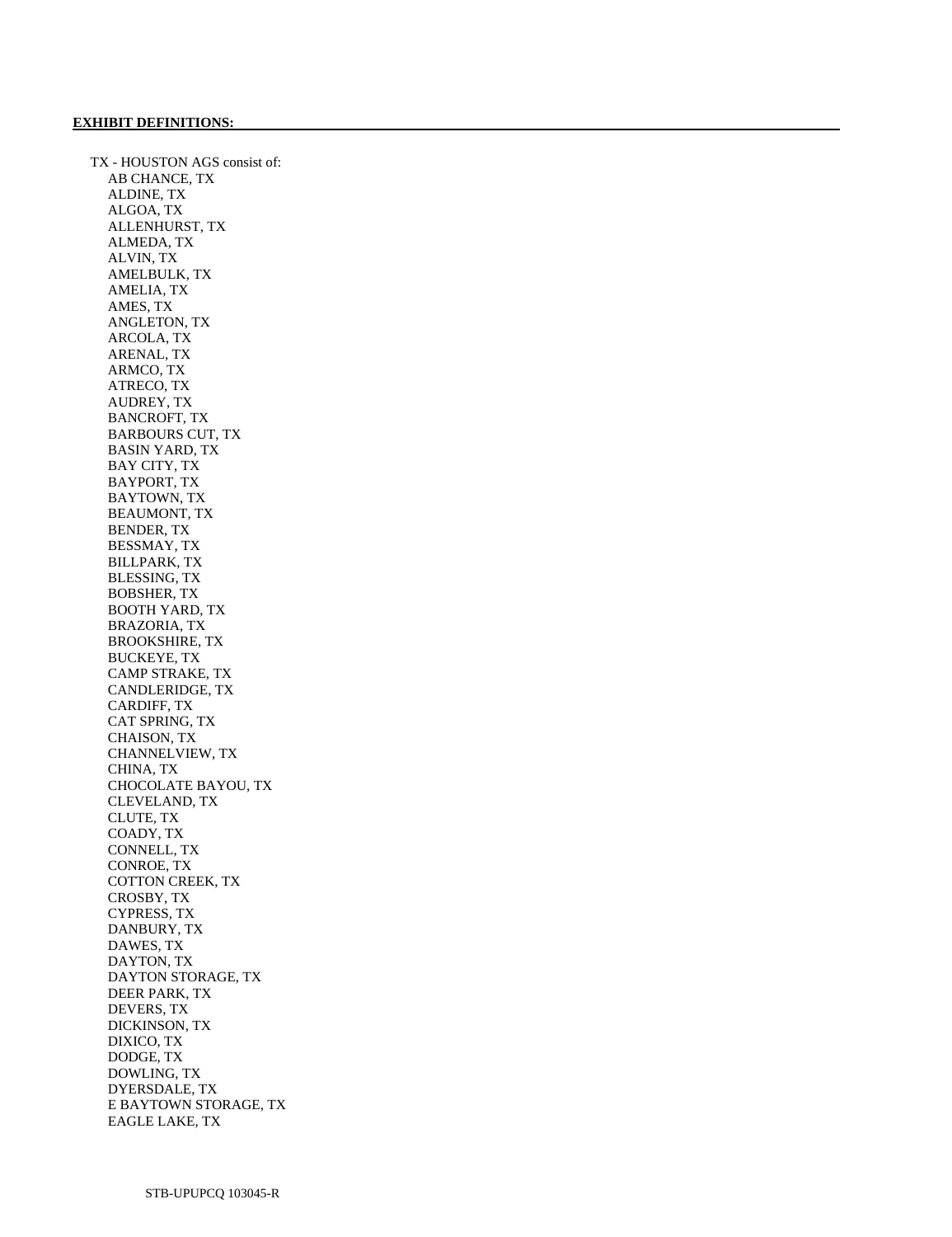EAST BAYTOWN, TX EAST BERNARD, TX ELDON, TX ELDON JCT, TX ELIZABETH, TX ELMATON, TX ENGLEWOOD, TX FAIRBANKS, TX FAUNA, TX FELICIA, TX FERN, TX FONDREN, TX FORMOSA, TX FRANCIS, TX FREEPORT, TX FRESNO, TX GALENA PARK, TX GALVESTON, TX GENOA, TX GISH, TX GOODRICH, TX GRAYBURG, TX GROVES, TX GUFFEY, TX HARDIN, TX HARDY, TX HASTINGS, TX HEACKER, TX HEMPSTEAD, TX HIGHLANDS, TX HOCKLEY, TX HOSKINS JCT, TX HOUSTON, TX HUFSMITH, TX HULL, TX HUMBLE, TX IGLOO SPUR, TX JETERO, TX JOYCE, TX KATY, TX KENEFICK, TX KILOWATT, TX KORF, TX LA MARQUE, TX LA PORTE, TX LA WARD, TX LAPACIFIC, TX LEAGUE CITY, TX LIBERTY, TX LISSIE, TX LIVERPOOL, TX LIVINGSTON, TX LOCKWOOD, TX LOIS, TX MAGNOLIA, TX MANTU, TX MARKET ST YARD, TX MARTHA, TX MCDONOUGH, TX MCHATTIE, TX MEDIO, TX MELENDY, TX MIMS, TX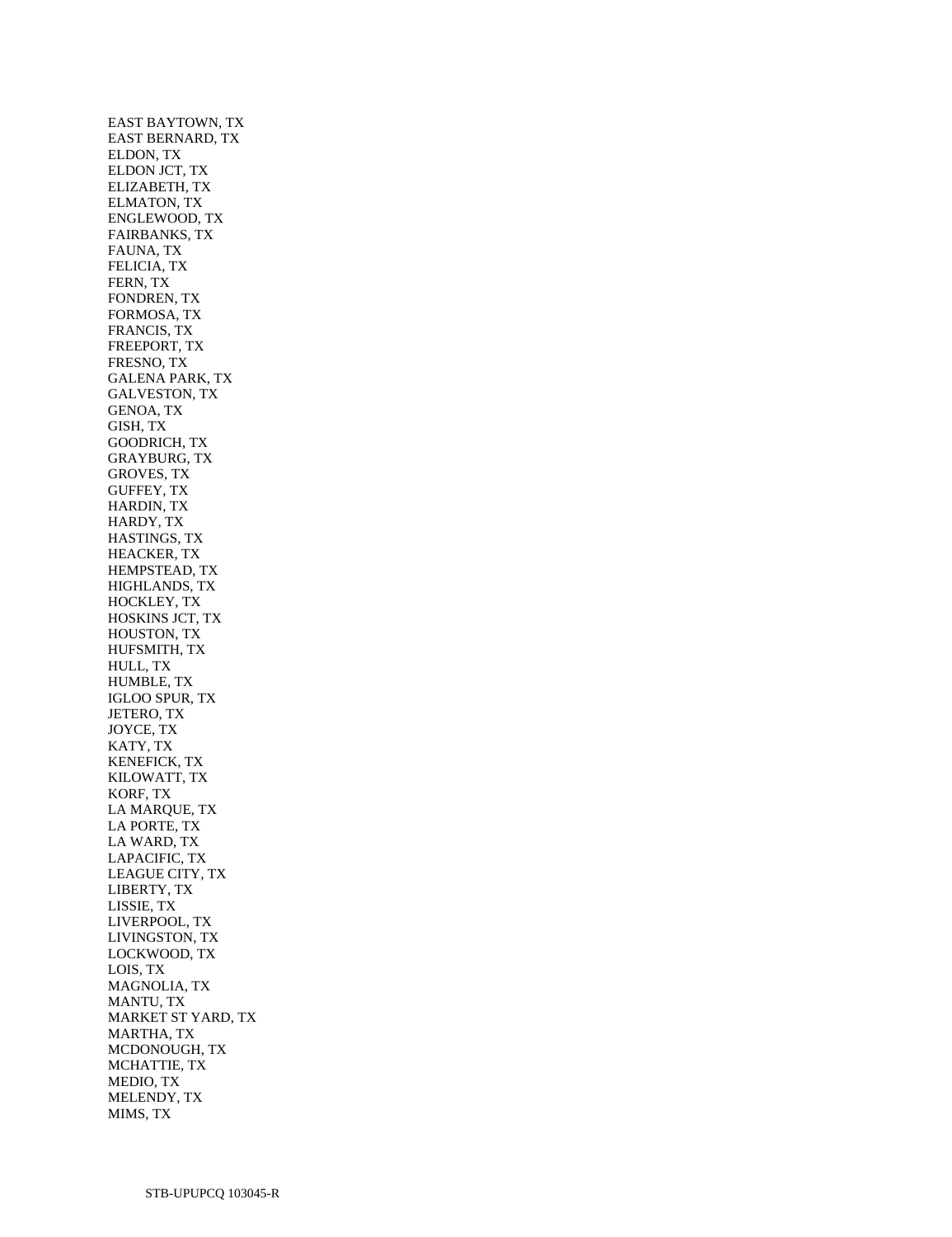MISSOURI CITY, TX MONT BELVIEU, TX MYKAWA, TX NADEAU, TX NEDERLAND, TX NEW WAVERLY, TX NOME, TX OLCOTT, TX OLD OCEAN, TX ORANGE, TX PASADENA, TX PEARLAND, TX PEDECO, TX PEVETO, TX PHELPS, TX PIERCE JCT, TX PINEHURST, TX PORT ACRES, TX PORT ARTHUR, TX PRAIRIE VIEW, TX RAMSEY, TX RAYWOOD, TX RESCAR, TX RICHMOND, TX ROSENBERG, TX RULIFF, TX SALT MINE SPUR, TX SAN JACINTO, TX SAN LEON, TX SANDUNE, TX SCHINDLER, TX SEABROOK, TX SEALY, TX SHELDON, TX SINCO, TX SKULL CREEK, TX SMITHERS LAKE, TX SMITHS BLUFF, TX SOUTH BAY CITY, TX SPENCE, TX SPINDLETOP, TX SPLENDORA, TX SPRING, TX STAFFORD, TX STALLINGS, TX STEELTOWN, TX STELLA, TX STRANG, TX SUGAR LAND, TX SWEENY, TX TAMINA, TX TEXAS CITY, TX TEXAS CITY JCT, TX TOWNLEY, TX VIDOR, TX VIRGINIA POINT, TX VITERBO, TX WALLER, TX WEBSTER, TX WEST JUNCTION, TX WEST PORT ARTHUR, TX WESTFIELD, TX WILLIAMS, TX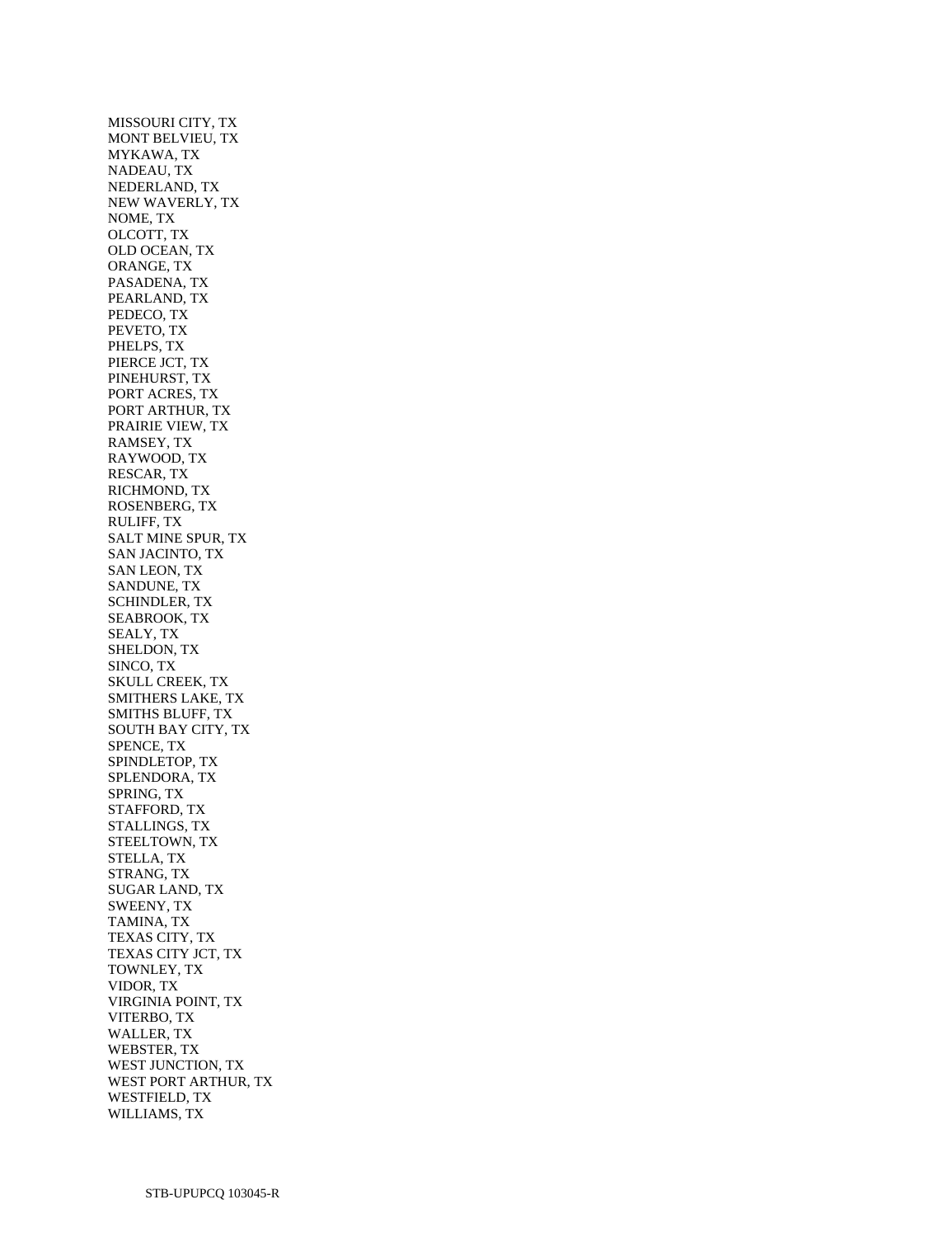WILLIS, TX WORKMAN, TX ZUMMO, TX CA - LA BASIN AGS consist of: AIRBASE, CA **ADDITION**  ALHAMBRA, CA **ADDITION**  ALRAY, CA **ADDITION**  ANAHEIM, CA **ADDITION**  ARLINGTON, CA **ADDITION**  AURANT, CA **ADDITION**  AZUSA, CA **ADDITION**  BALDWIN PARK, CA **ADDITION**  BALLOU, CA **ADDITION**  BARODA, CA **ADDITION**  BARSTOW, CA **ADDITION**  BASIN, CA **ADDITION**  BASSETT, CA **ADDITION**  BASTA, CA **ADDITION**  BEAUMONT, CA **ADDITION**  BELL, CA **ADDITION**  BETTERAVIA, CA **ADDITION**  BETTERAVIA JCT, CA **ADDITION**  BREA, CA **ADDITION**  BUENA PARK, CA **ADDITION**  BURBANK, CA **ADDITION**  CAJON, CA **ADDITION**  CAMARILLO, CA **ADDITION**  CANOGA PARK, CA **ADDITION**  CAPITAN, CA **ADDITION**  CARMENITA, CA **ADDITION**  CARPINTERIA, CA **ADDITION**  CARR, CA **ADDITION**  CARSON, CA **ADDITION**  CHAMPAGNE, CA **ADDITION**  CHATSWORTH, CA **ADDITION**  CHINO, CA **ADDITION**  CIMA, CA **ADDITION**  CITY OF COMMERCE, CA **ADDITION**  CITY OF INDUSTRY, CA **ADDITION**  COLTON, CA **ADDITION**  COLTON GATX, CA **ADDITION**  COMPTON, CA **ADDITION**  CONCEPCION, CA **ADDITION**  CORONA, CA **ADDITION**  COSTA MESA, CA **ADDITION**  COVINA, CA **ADDITION**  CRESTMORE, CA **ADDITION**  CRUTCHER, CA **ADDITION**  CUSHENBURY, CA **ADDITION**  DAGGETT, CA **ADDITION**  DECLEZVILLE, CA **ADDITION**  DEL AMO, CA **ADDITION**  DENIS, CA **ADDITION**  DES MOINES, CA **ADDITION**  DEVORE, CA **ADDITION**  DIKE, CA **ADDITION**  DOLORES, CA **ADDITION**  DOMINGUEZ, CA **ADDITION**  DONLON, CA **ADDITION**  DOWNEY, CA **ADDITION**  DUNN, CA **ADDITION**  DYER, CA **ADDITION**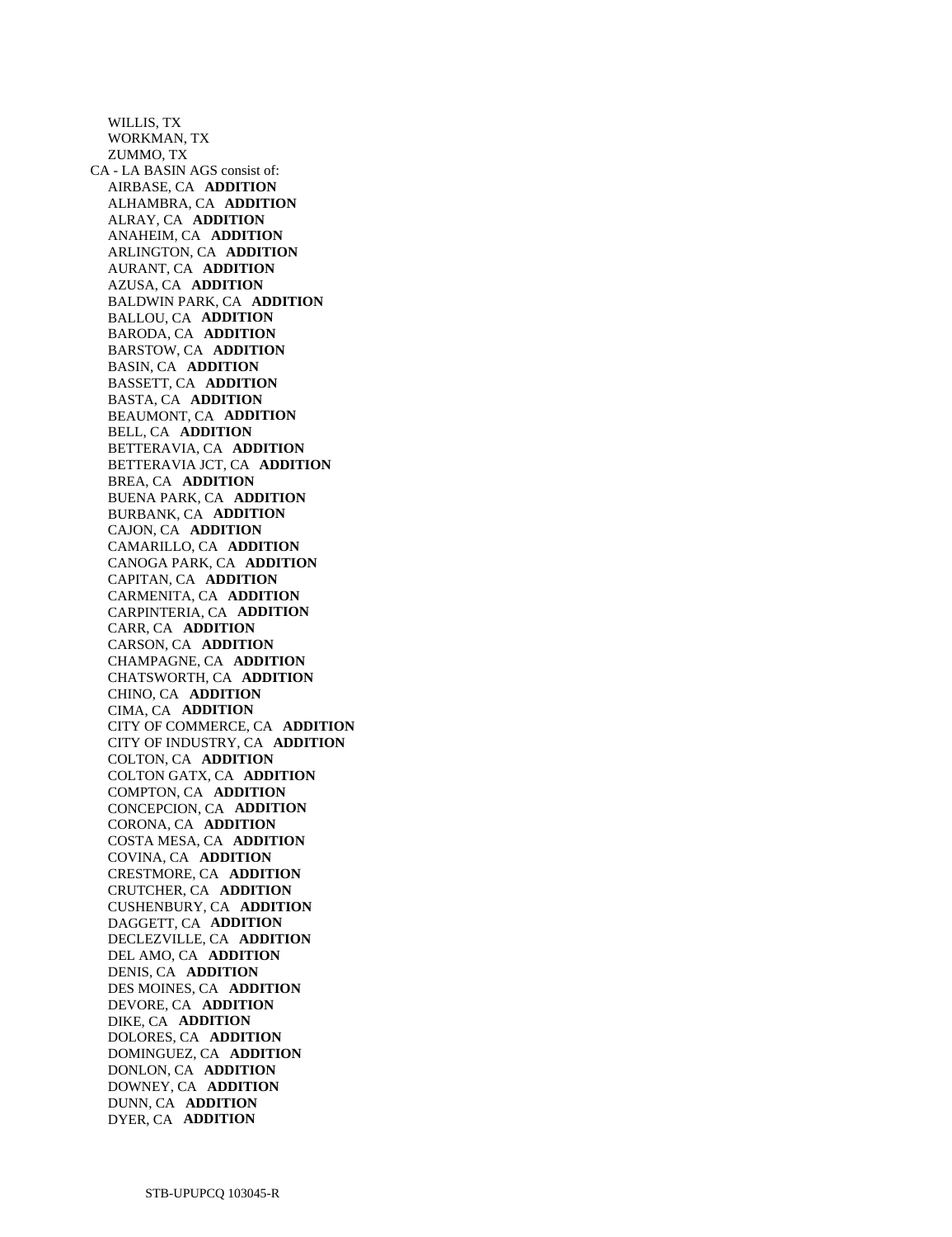E SANTA BARBARA, CA **ADDITION**  EAST SAN PEDRO, CA **ADDITION**  EAST WATSON, CA **ADDITION**  EL MONTE, CA **ADDITION**  EL SEGUNDO, CA **ADDITION**  ELFTMAN, CA **ADDITION**  ELLWOOD, CA **ADDITION**  FIELD, CA **ADDITION**  FIRESTONE PARK, CA **ADDITION**  FONTANA, CA **ADDITION**  FROST, CA **ADDITION**  FRUITLAND, CA **ADDITION**  FULLERTON, CA **ADDITION**  GARDENA, CA **ADDITION**  GAVIOTA, CA **ADDITION**  GEMCO, CA **ADDITION**  GLENDALE, CA **ADDITION**  GLOBAL GATEWAY SO, CA **ADDITION**  GOLETA, CA **ADDITION**  GRAND TERRACE, CA **ADDITION**  GUASTI, CA **ADDITION**  HAROLD, CA **ADDITION**  HAWTHORNE, CA **ADDITION**  HELENDALE, CA **ADDITION**  HESPERIA, CA **ADDITION**  HEWITT, CA **ADDITION**  HIGHGROVE, CA **ADDITION**  HINKLEY, CA **ADDITION**  HIVOLT, CA **ADDITION**  HOBART, CA **ADDITION**  HODGE, CA **ADDITION**  HOLLYDALE, CA **ADDITION**  HONBY, CA **ADDITION**  HONDA, CA **ADDITION**  HUNTINGTON PARK, CA **ADDITION**  ICTF, CA **ADDITION**  IRVING, CA **ADDITION**  IRWINDALE, CA **ADDITION**  IVANPAH, CA **ADDITION**  KAISER, CA **ADDITION**  KEENBROOK, CA **ADDITION**  KELSO, CA **ADDITION**  LA HABRA, CA **ADDITION**  LA HARBOR APM TERMI, CA **ADDITION**  LA METRO, CA **ADDITION**  LA MIRADA, CA **ADDITION**  LA PATERA, CA **ADDITION**  LA VERNE, CA **ADDITION**  LAKEWOOD, CA **ADDITION**  LANCASTER, CA **ADDITION**  LANG, CA **ADDITION**  LATC, CA **ADDITION**  LAXT, CA **ADDITION**  LEESDALE, CA **ADDITION**  LENWOOD, CA **ADDITION**  LOMA LINDA, CA **ADDITION**  LOMPOC, CA **ADDITION**  LONG BEACH, CA **ADDITION**  LONG BEACH A PIER, CA **ADDITION**  LONG BEACH E PIER, CA **ADDITION**  LONG BEACH ITS, CA **ADDITION**  LONG BEACH LBC, CA **ADDITION**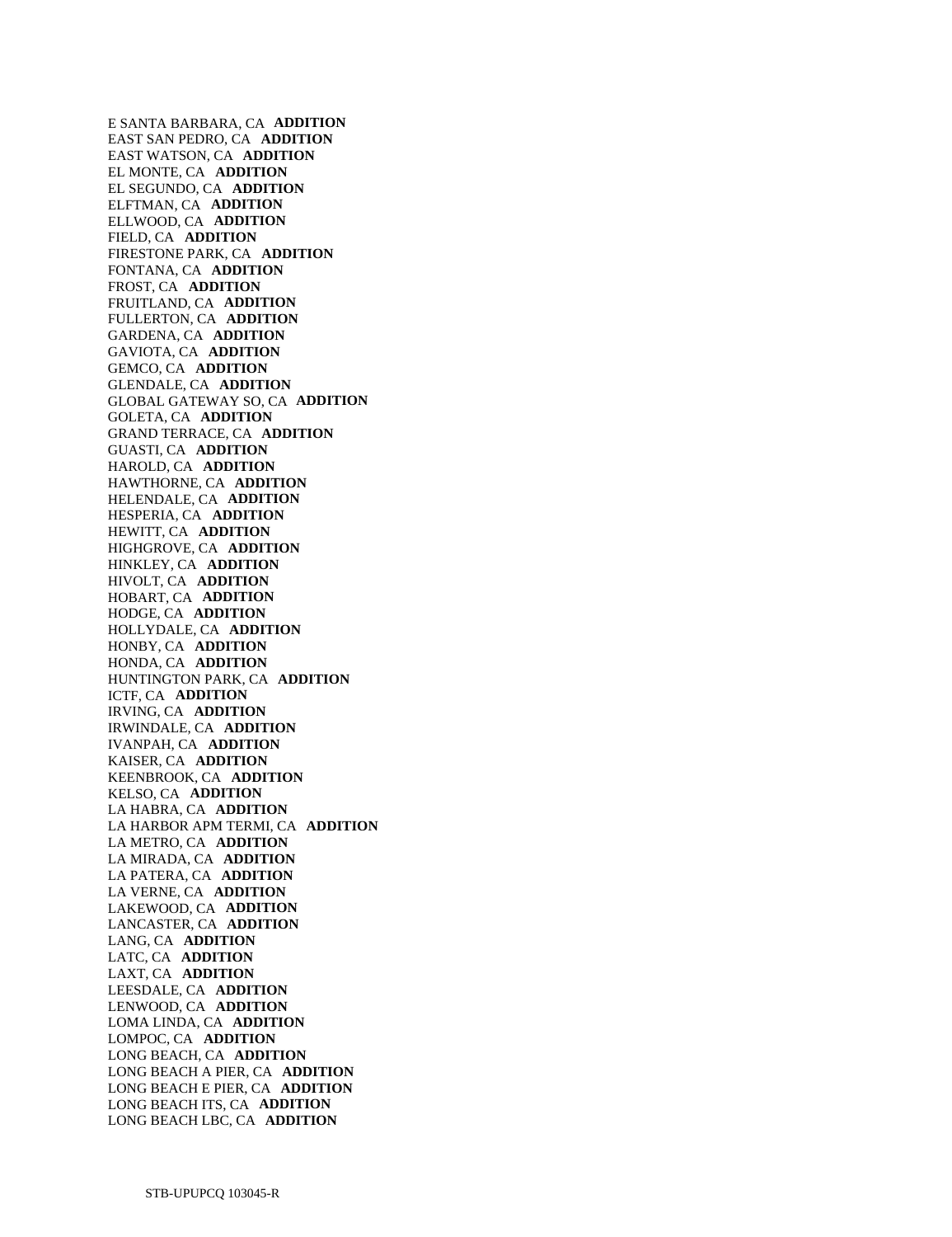LONG BEACH PCT, CA **ADDITION**  LONG BEACH T PIER, CA **ADDITION**  LOS ANGELES, CA LOS ANGELES HARBOR, CA **ADDITION**  LOS ANGELES JCT, CA **ADDITION**  LOS NIETOS, CA **ADDITION**  LYNWOOD, CA **ADDITION**  MANIX, CA **ADDITION**  MANUEL, CA **ADDITION**  MARLBORO, CA **ADDITION**  MARNE, CA **ADDITION**  MAYWOOD, CA **ADDITION**  MEAD TRANSFER, CA **ADDITION**  MIRA LOMA, CA **ADDITION**  MONTALVO, CA **ADDITION**  MONTCLAIR, CA **ADDITION**  MONTEBELLO, CA **ADDITION**  MOORPARK, CA **ADDITION**  NADEAU, CA **ADDITION**  NARLON, CA **ADDITION**  NEBO, CA **ADDITION**  NEWHALL, CA **ADDITION**  NIPTON, CA **ADDITION**  NORTH POMONA, CA **ADDITION**  NORTH SANTA MARIA, CA **ADDITION**  NORTH STANTON, CA **ADDITION**  NORTHRIDGE, CA **ADDITION**  NORWALK, CA **ADDITION**  ONO, CA **ADDITION**  ONTARIO, CA **ADDITION**  ORANGE, CA **ADDITION**  ORMAND, CA **ADDITION**  ORO GRANDE, CA **ADDITION**  OXNARD, CA **ADDITION**  PACOIMA, CA **ADDITION**  PALMDALE, CA **ADDITION**  PARAMOUNT, CA **ADDITION**  PATATA, CA **ADDITION**  PEDLEY, CA **ADDITION**  PICO RIVERA, CA **ADDITION**  POMONA, CA **ADDITION**  PORT HUENEME, CA **ADDITION**  POST, CA **ADDITION**  PT HUENEME NAV BASE, CA **ADDITION**  RAVENNA, CA **ADDITION**  RAYMER, CA **ADDITION**  REDLANDS, CA **ADDITION**  REYES, CA **ADDITION**  RIALTO, CA **ADDITION**  RIOCO, CA **ADDITION**  RIVERSIDE, CA **ADDITION**  ROSEMARY, CA **ADDITION**  SACATE, CA **ADDITION**  SAN BERNARDINO, CA **ADDITION**  SAN DIMAS, CA **ADDITION**  SAN FERNANDO, CA **ADDITION**  SAN GABRIEL, CA **ADDITION**  SAN PEDRO, CA **ADDITION**  SANTA ANA, CA **ADDITION**  SANTA BARBARA, CA **ADDITION**  SANTA FE SPRINGS, CA **ADDITION**  SANTA MARIA, CA **ADDITION**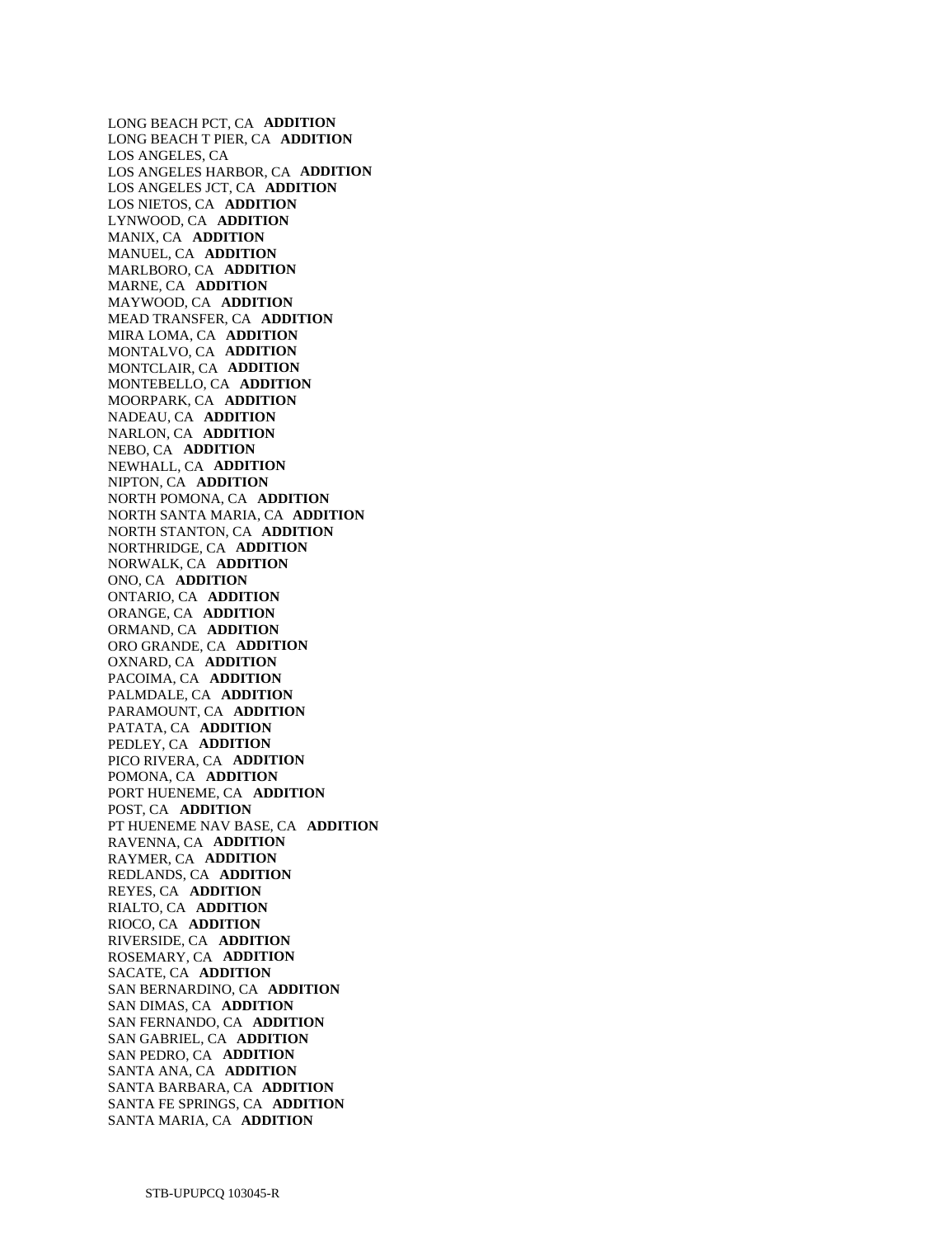SANTA PAULA, CA **ADDITION**  SANTA SUSANA, CA **ADDITION**  SATICOY, CA **ADDITION**  SAUGUS, CA **ADDITION**  SEA CLIFF, CA **ADDITION**  SIMI VALLEY, CA **ADDITION**  SMELTZER, CA **ADDITION**  SOMIS, CA **ADDITION**  SOUTH ANAHEIM, CA **ADDITION**  SOUTH FONTANA, CA **ADDITION**  SOUTH GATE, CA **ADDITION**  SOUTH LOS ANGELES, CA **ADDITION**  SOUTH OXNARD, CA **ADDITION**  SOUTH SANTA ANA, CA **ADDITION**  SOUTH VANDENBERG, CA **ADDITION**  SPADRA, CA **ADDITION**  SUDDEN, CA **ADDITION**  SUMMIT, CA **ADDITION**  SUN VALLEY, CA **ADDITION**  SURF, CA **ADDITION**  SYLMAR, CA **ADDITION**  TANGAIR, CA **ADDITION**  TEMPLE CITY, CA **ADDITION**  TERMINAL ISLAND, CA **ADDITION**  THENARD, CA **ADDITION**  THORN, CA **ADDITION**  TICTF, CA **ADDITION**  TORRANCE, CA **ADDITION**  VALLA, CA **ADDITION**  VENTURA, CA **ADDITION**  VERDEMONT, CA **ADDITION**  VERNON, CA **ADDITION**  VICTORVILLE, CA **ADDITION**  VINA VISTA, CA **ADDITION**  VINCENT, CA **ADDITION**  WALKER, CA **ADDITION**  WALNUT, CA **ADDITION**  WASH, CA **ADDITION**  WATSON, CA **ADDITION**  WATTS, CA **ADDITION**  WEST BASIN, CA **ADDITION**  WEST COLTON, CA **ADDITION**  WEST COVINA, CA **ADDITION**  WEST GLENDALE, CA **ADDITION**  WEST YERMO, CA **ADDITION**  WESTMINSTER, CA **ADDITION**  WHITE HILLS, CA **ADDITION**  WHITTIER JCT, CA **ADDITION**  WILDS, CA **ADDITION**  WILMINGTON, CA **ADDITION**  WINGFOOT, CA **ADDITION**  WINTERSBURG, CA **ADDITION**  WISE, CA **ADDITION**  WORKMAN, CA **ADDITION**  YERMO, CA **ADDITION**  YUSEN TERMINAL, CA **ADDITION**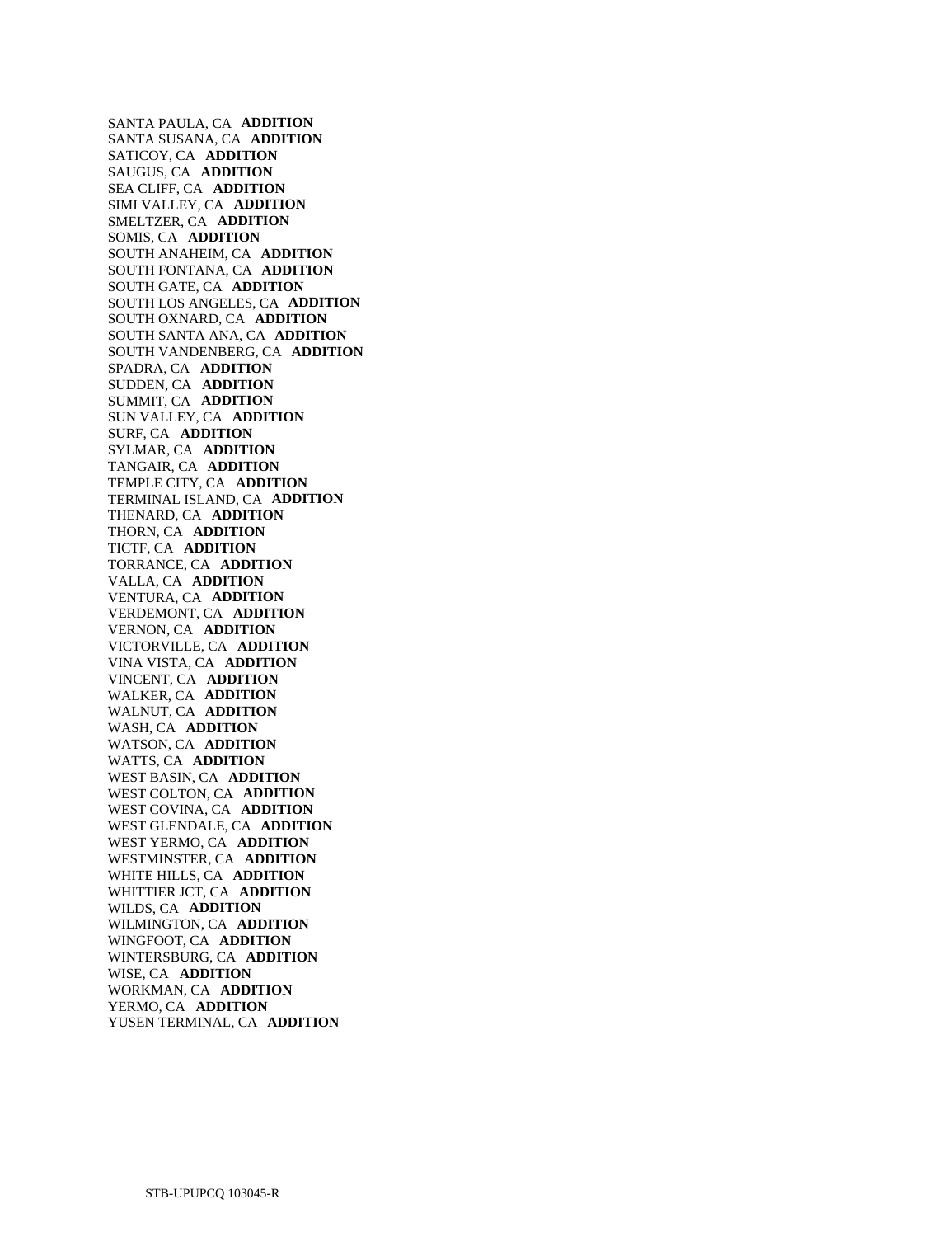

STB-UPUPCQ 103290-01

# **UNION PACIFIC RAILROAD COMPANY**

# **AMENDED CONTRACT SUMMARY**

**Issued:**  May 6, 2022

**Effective:** July 1, 2021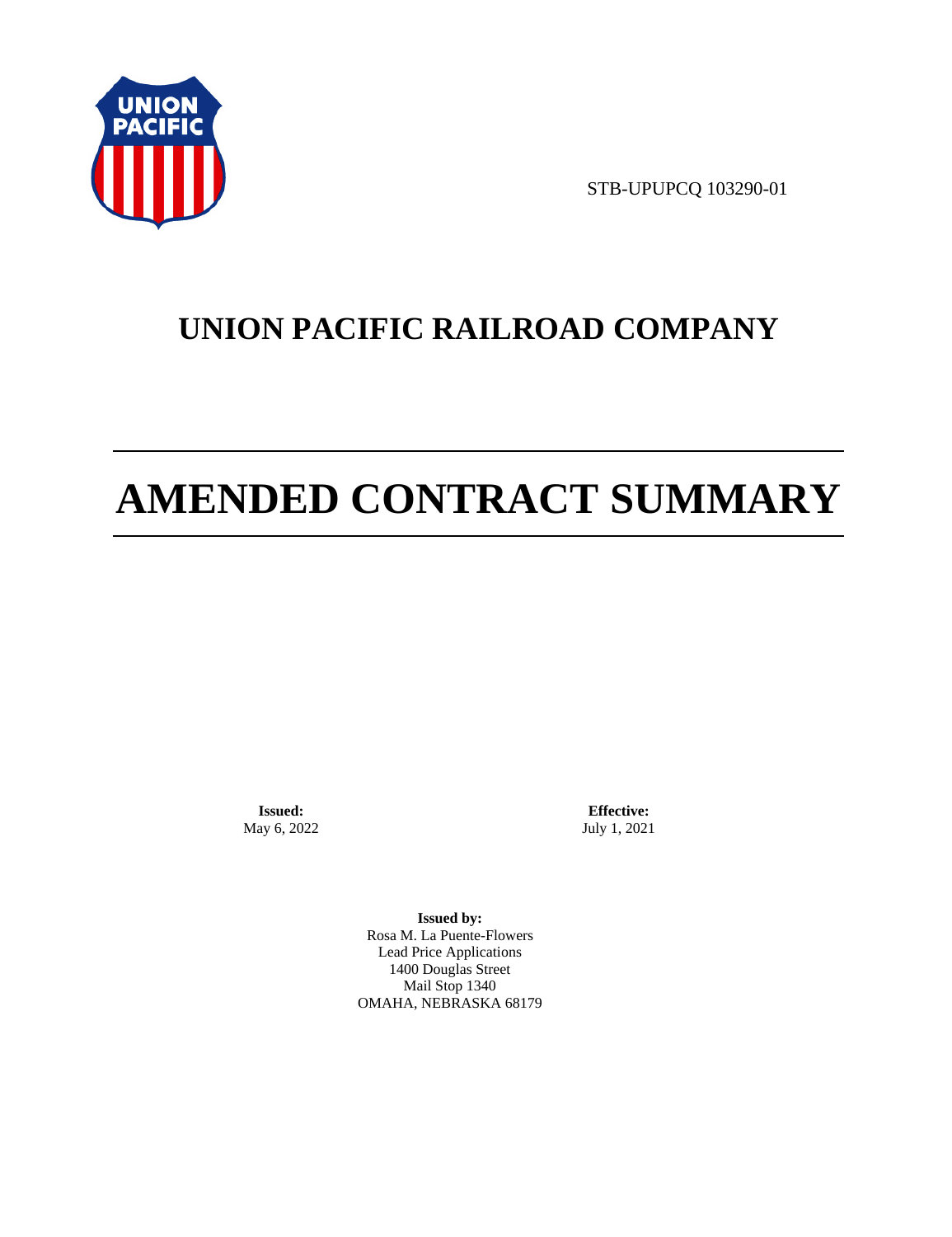UNION PACIFIC RAILROAD COMPANY 1400 Douglas St. Omaha, NE 68179

# **COMMODITY:**

 Corn Meal Or Flour Exc.Animal Or Poultry Feed See 20421- 20423 Corn Flour **ADDITION** 

#### **SHIPPER:**

 AZTECA MILLING LP AZTECA MILLING LP **ADDITION** 

#### **ORIGIN(S):**

 CALEXICO, CA **ADDITION**  DONNA, TX EDINBURG, TX

#### **DESTINATION(S):**

 NOTARB, CA **ADDITION**  NEW ORLEANS, LA EAST ST LOUIS, IL

## **PORT(S):**

Not Applicable

#### **DURATION:**

 Effective Date: July 1, 2021 Amendment Effective Date: July 1, 2021 **ADDITION**  Expiration Date: May 31, 2022 **EXTENSION** 

#### **RAIL CAR DATA:**

No cars dedicated to service under this Contract. Cars are provided on a common carrier basis only.

### **RATES & CHARGES:**

Subject to increases.

### **VOLUME:**

Single Car Shipments

# **SPECIAL FEATURES:**

Special Switching Provision

# **SPECIAL NOTICE:**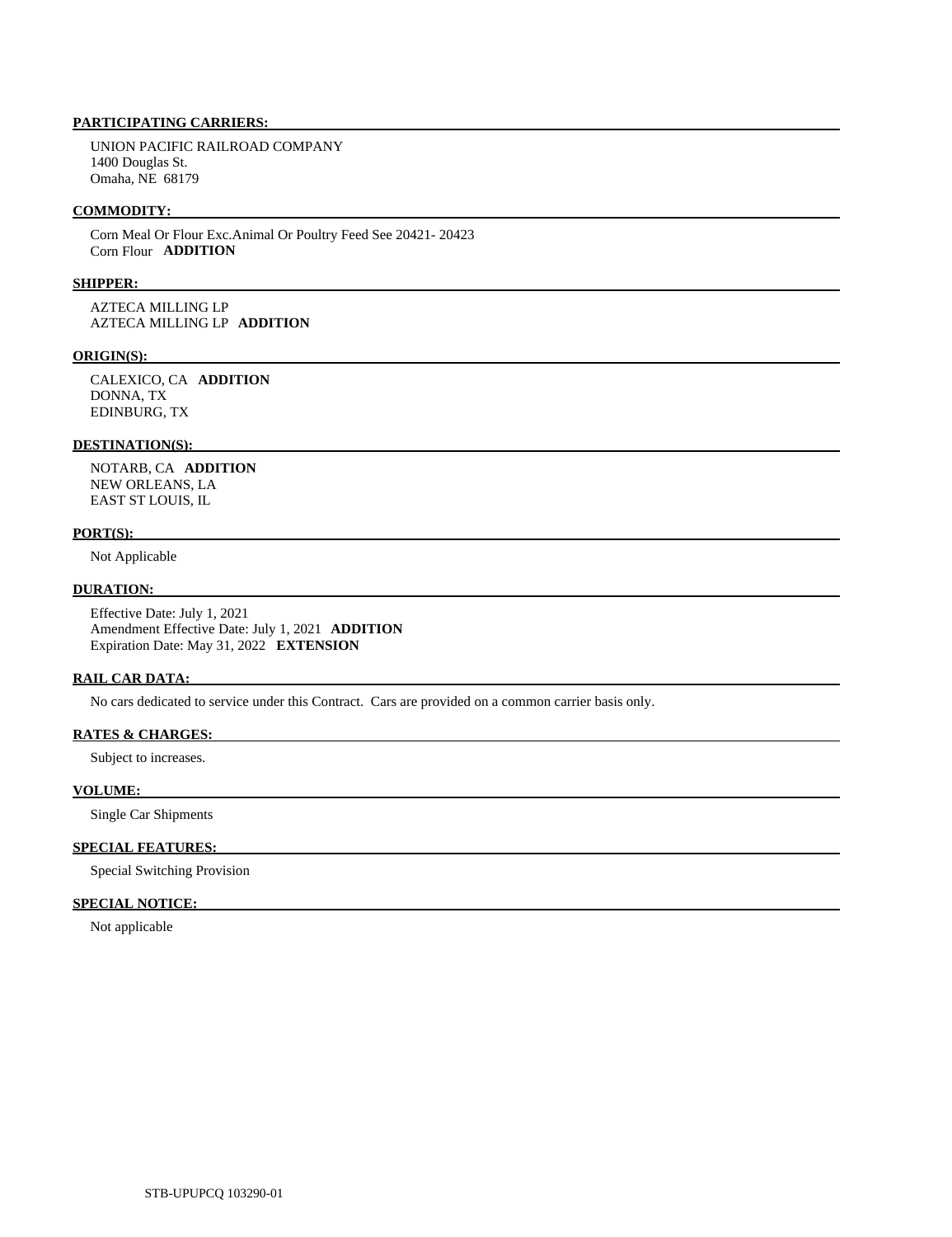

STB-UPUPCQ 103509-A

# **UNION PACIFIC RAILROAD COMPANY**

# **AMENDED CONTRACT SUMMARY**

**Issued:**  May 5, 2022

**Effective:** June 1, 2022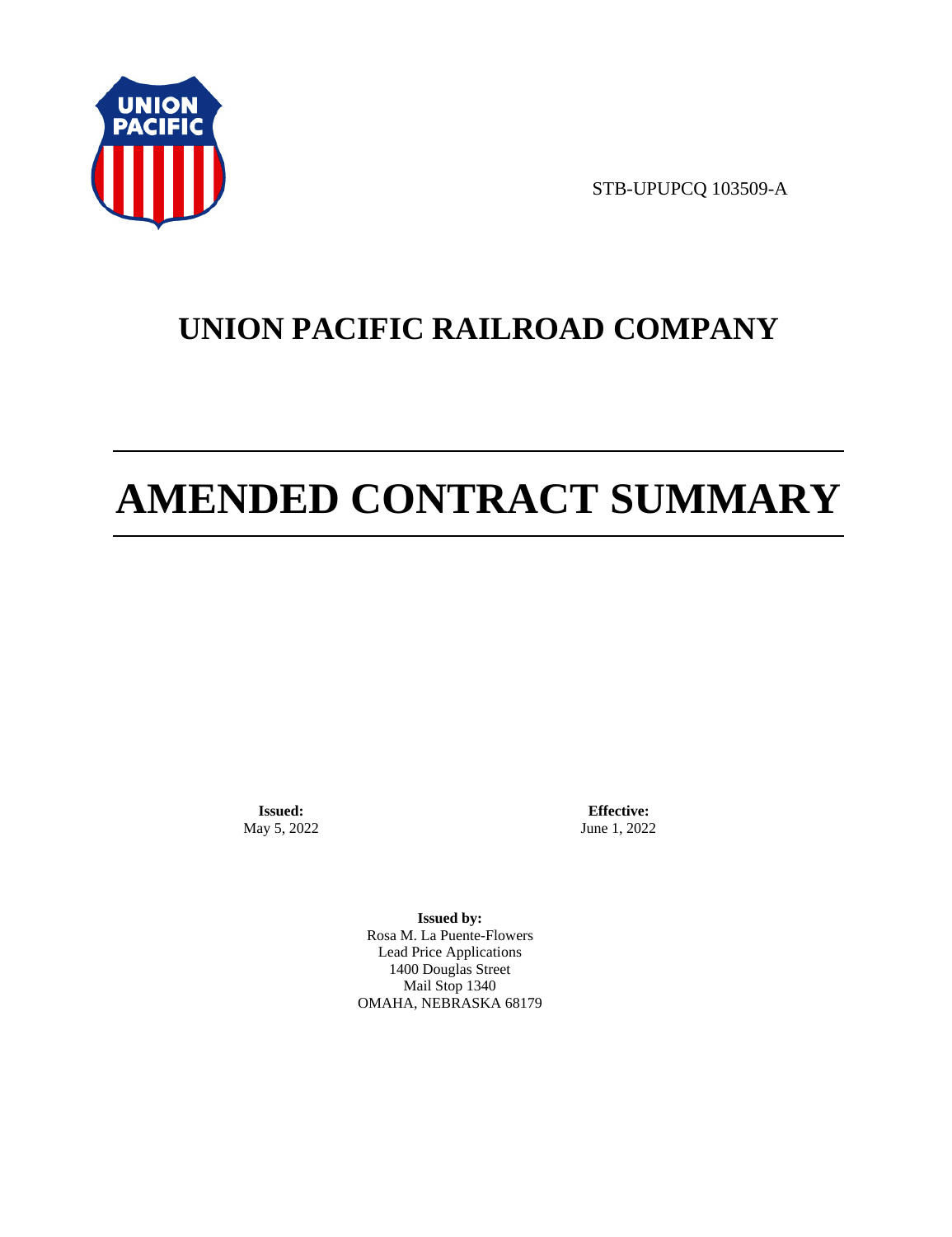UNION PACIFIC RAILROAD COMPANY 1400 Douglas St. Omaha, NE 68179

### **COMMODITY:**

Wheat Exc.Buckwheat See 01139 **ADDITION** 

#### **SHIPPER:**

 FRONTIER AG INC **ADDITION**  SHAY GRAIN CO **ADDITION** 

#### **ORIGIN(S):**

KYLE WEST (See Exhibit Definition)

#### **DESTINATION(S):**

 LOS ANGELES, CA **ADDITION**  OAKLAND, CA **ADDITION**  EAST ST LOUIS, IL **ADDITION**  KANSAS CITY, MO **ADDITION**  MEMPHIS, TN **ADDITION**  NEW BRAUNFELS, TX **ADDITION**  SAN ANTONIO, TX **ADDITION** 

#### **PORT(S):**

Not Applicable

#### **DURATION:**

 Effective Date: June 1, 2022 Amendment Effective Date: June 1, 2022 **ADDITION**  Expiration Date: May 31, 2023 **EXTENSION** 

#### **RAIL CAR DATA:**

No cars dedicated to service under this Contract. Cars are provided on a common carrier basis only.

#### **RATES & CHARGES:**

Subject to increases.

#### **VOLUME:**

Single Car Shipments **ADDITION** 

#### **SPECIAL FEATURES:**

 Special Switching Provision Not Applicable. This change pertained only to confidential data. (Switching)

# **SPECIAL NOTICE:**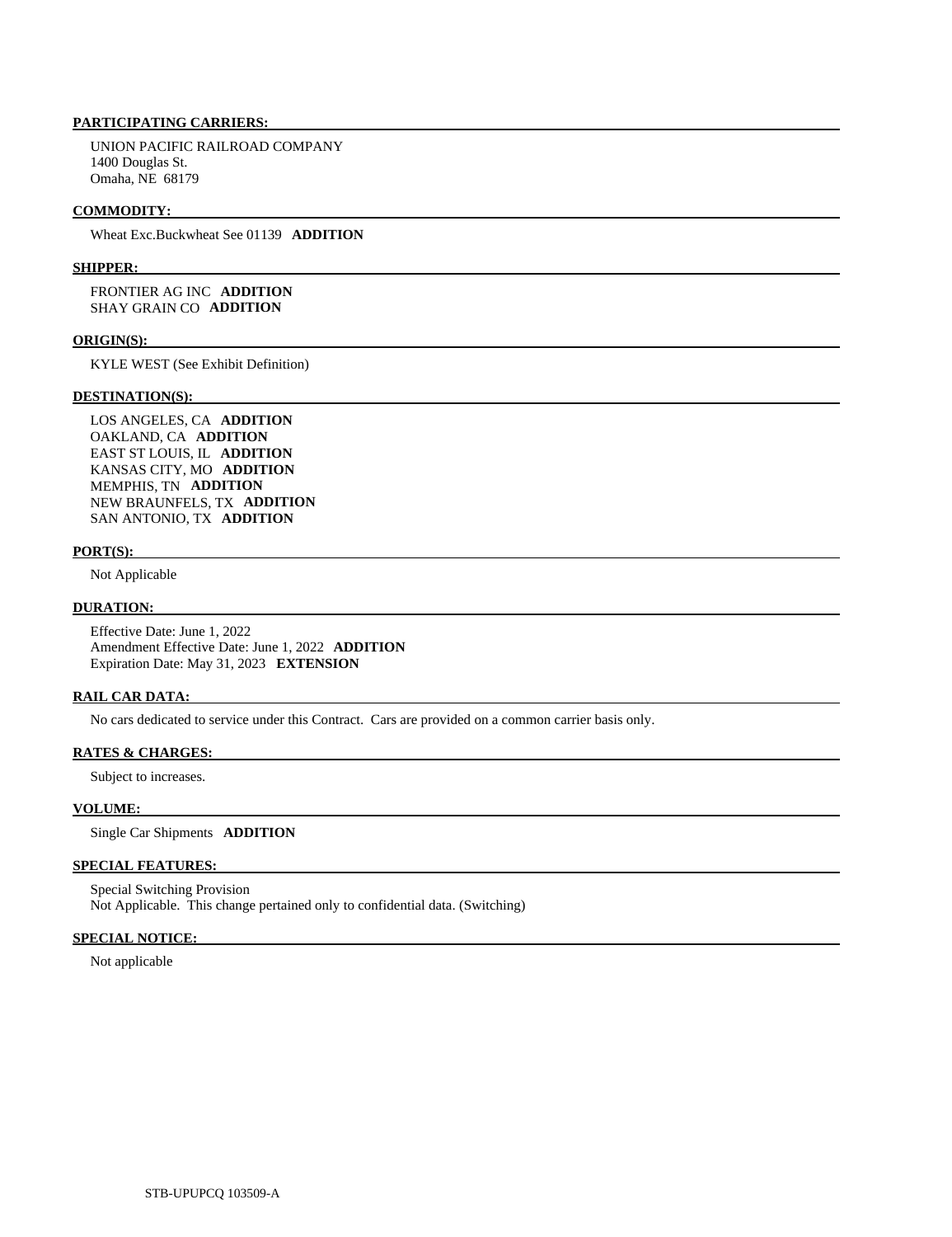# **EXHIBIT DEFINITIONS:**

 KYLE WEST consist of: BURLINGTON, CO **ADDITION**  BREWSTER, KS **ADDITION**  EDSON, KS **ADDITION**  GOODLAND, KS **ADDITION**  KANORADO, KS **ADDITION**  REXFORD, KS **ADDITION**  RULETON, KS **ADDITION**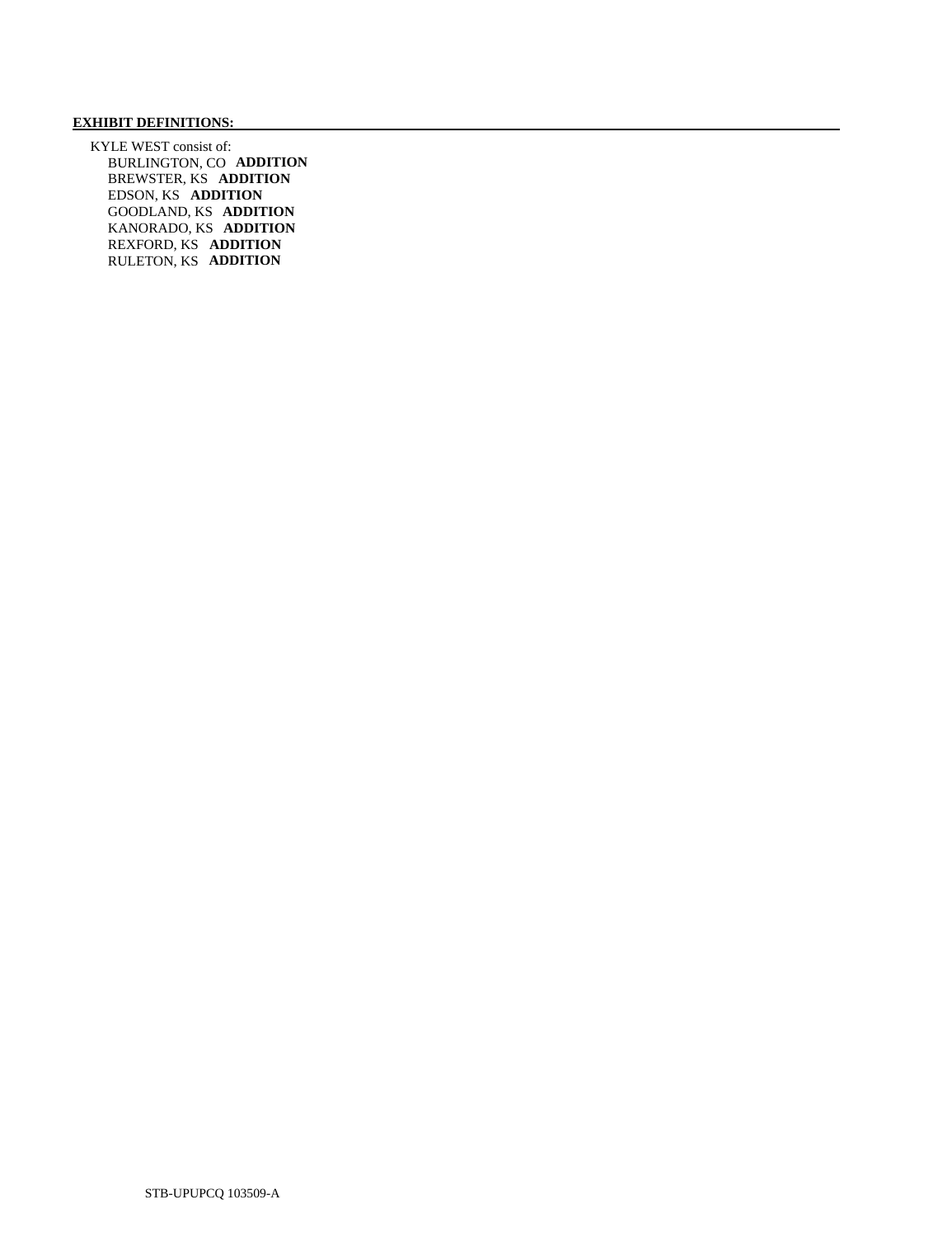

STB-UPUPCQ 103510-A

# **UNION PACIFIC RAILROAD COMPANY**

# **AMENDED CONTRACT SUMMARY**

**Issued:**  May 5, 2022

**Effective:** June 1, 2022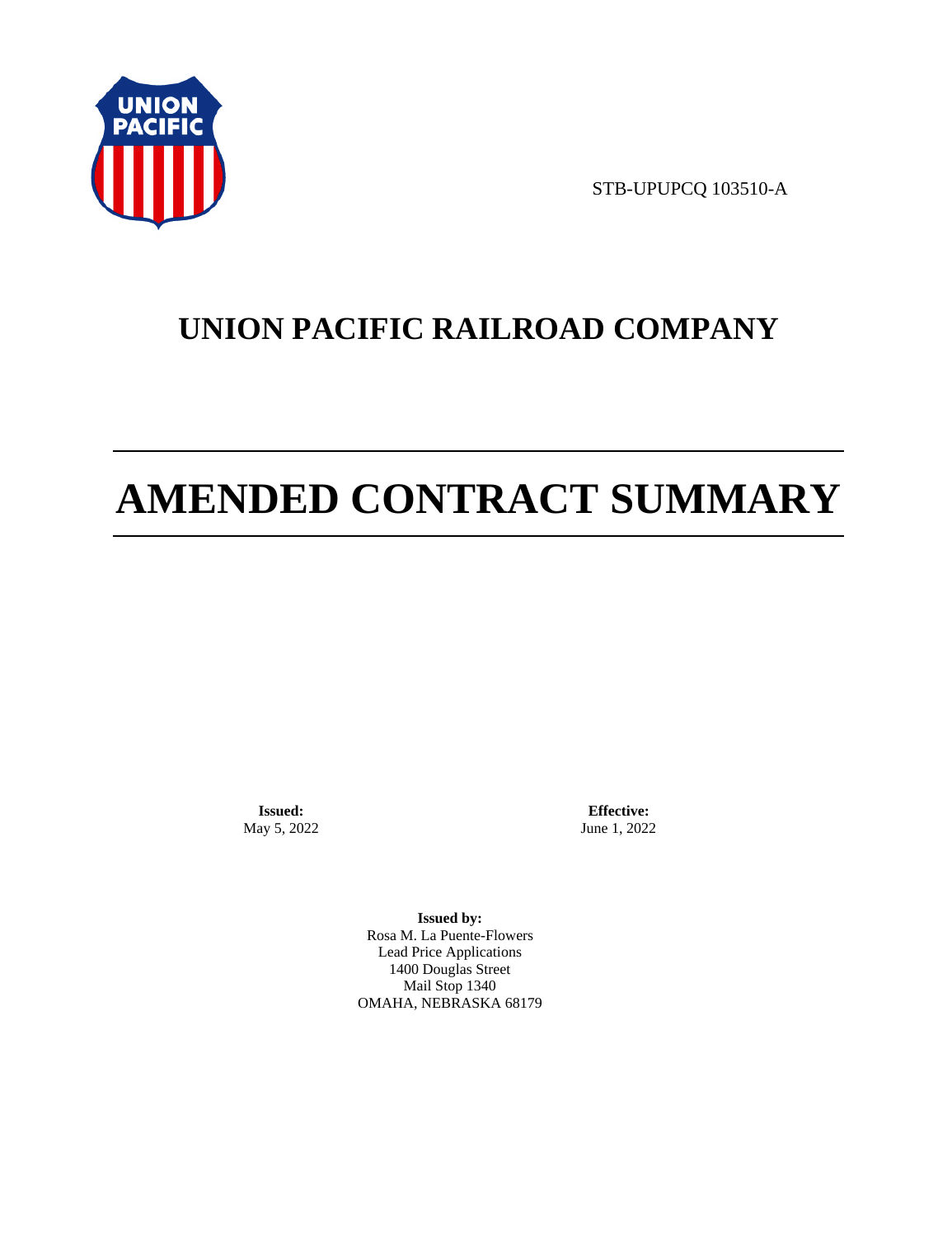UNION PACIFIC RAILROAD COMPANY 1400 Douglas St. Omaha, NE 68179

## **COMMODITY:**

Wheat Exc.Buckwheat See 01139 **ADDITION** 

#### **SHIPPER:**

 NORAG LLC **ADDITION**  SHAY GRAIN CO **ADDITION** 

#### **ORIGIN(S):**

KS - KYLE WEST AGS (See Exhibit Definition)

#### **DESTINATION(S):**

 LOS ANGELES, CA **ADDITION**  OAKLAND, CA **ADDITION**  IL - ST LOUIS AGS (See Exhibit Definition) KANSAS CITY, MO **ADDITION**  MEMPHIS, TN **ADDITION**  TX - AUSTIN AGS (See Exhibit Definition) NEW BRAUNFELS, TX **ADDITION** 

#### **PORT(S):**

Not Applicable

# **DURATION:**

 Effective Date: June 1, 2022 Amendment Effective Date: June 1, 2022 **ADDITION**  Expiration Date: May 31, 2023 **EXTENSION** 

#### **RAIL CAR DATA:**

No cars dedicated to service under this Contract. Cars are provided on a common carrier basis only.

# **RATES & CHARGES:**

Subject to increases.

#### **VOLUME:**

Single Car Shipments **ADDITION** 

#### **SPECIAL FEATURES:**

 Special Switching Provision Not Applicable. This change pertained only to confidential data. (Switching)

# **SPECIAL NOTICE:**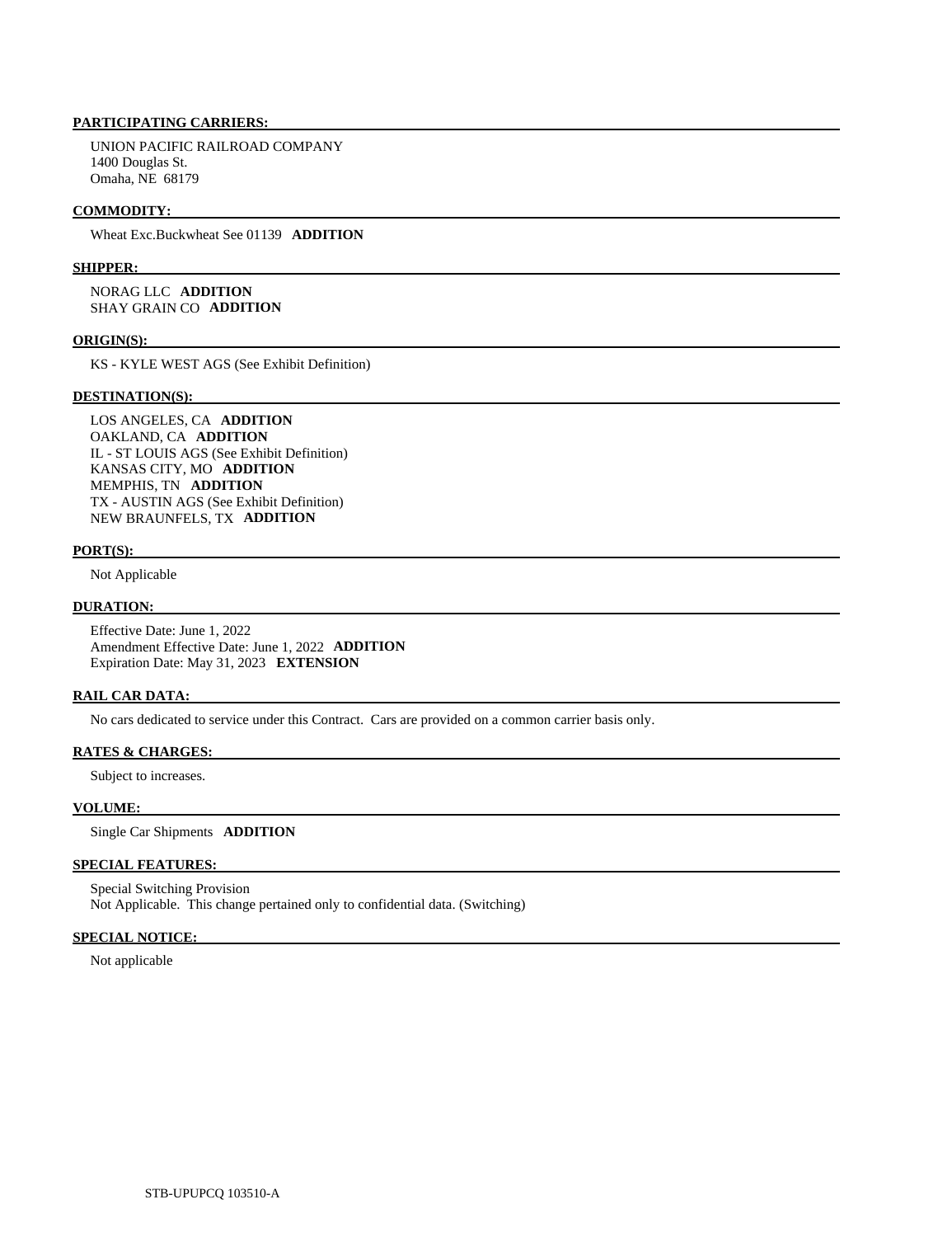#### **EXHIBIT DEFINITIONS:**

 KS - KYLE WEST AGS consist of: ARRIBA, CO **ADDITION**  BETHUNE, CO **ADDITION**  BURLINGTON, CO **ADDITION**  FLAGLER, CO **ADDITION**  GENOA, CO **ADDITION**  LIMON, CO **ADDITION**  PECONIC, CO **ADDITION**  SEIBERT, CO **ADDITION**  STRATTON, CO **ADDITION**  VONA, CO **ADDITION**  BREWSTER, KS **ADDITION**  CARUSO, KS **ADDITION**  EDSON, KS **ADDITION**  GOODLAND, KS **ADDITION**  KANORADO, KS **ADDITION**  LEVANT, KS **ADDITION**  RULETON, KS **ADDITION**  IL - ST LOUIS AGS consist of: ALTON, IL **ADDITION**  BALDWIN, IL **ADDITION**  BEAUCOUP, IL **ADDITION**  BRIDGE JUNCTION, IL **ADDITION**  BRIGHTON, IL **ADDITION**  BROOKLYN, IL **ADDITION**  BURNING STAR 2, IL **ADDITION**  BURNING STAR 3, IL **ADDITION**  CAHOKIA, IL **ADDITION**  CAPTAIN MINE, IL **ADDITION**  CARLINVILLE, IL **ADDITION**  CENTREVILLE, IL **ADDITION**  CHESTER, IL **ADDITION**  COULTERVILLE, IL **ADDITION**  CUTLER, IL **ADDITION**  DUPO, IL **ADDITION**  EAST ALTON, IL **ADDITION**  EAST ALTON, IL **ADDITION**  EAST GREENVILLE, IL **ADDITION**  EAST ST LOUIS, IL **ADDITION**  FEDERAL, IL **ADDITION**  FLINTON, IL **ADDITION**  FORD, IL **ADDITION**  FOUNTAIN, IL **ADDITION**  FULTS, IL **ADDITION**  GATEWAY MINE, IL **ADDITION**  GATEWAY YARD, IL **ADDITION**  GIRARD, IL **ADDITION**  GODFREY, IL **ADDITION**  GRANITE CITY, IL **ADDITION**  HARTFORD, IL **ADDITION**  HILLSBORO, IL **ADDITION**  IRVING, IL **ADDITION**  KELLOGG, IL **ADDITION**  LENOX, IL **ADDITION**  LENZBURG, IL **ADDITION**  LIVINGSTON, IL **ADDITION**  MADISON, IL **ADDITION**  MAPLEWOOD, IL **ADDITION**  MENARD, IL **ADDITION**  MITCHELL, IL **ADDITION**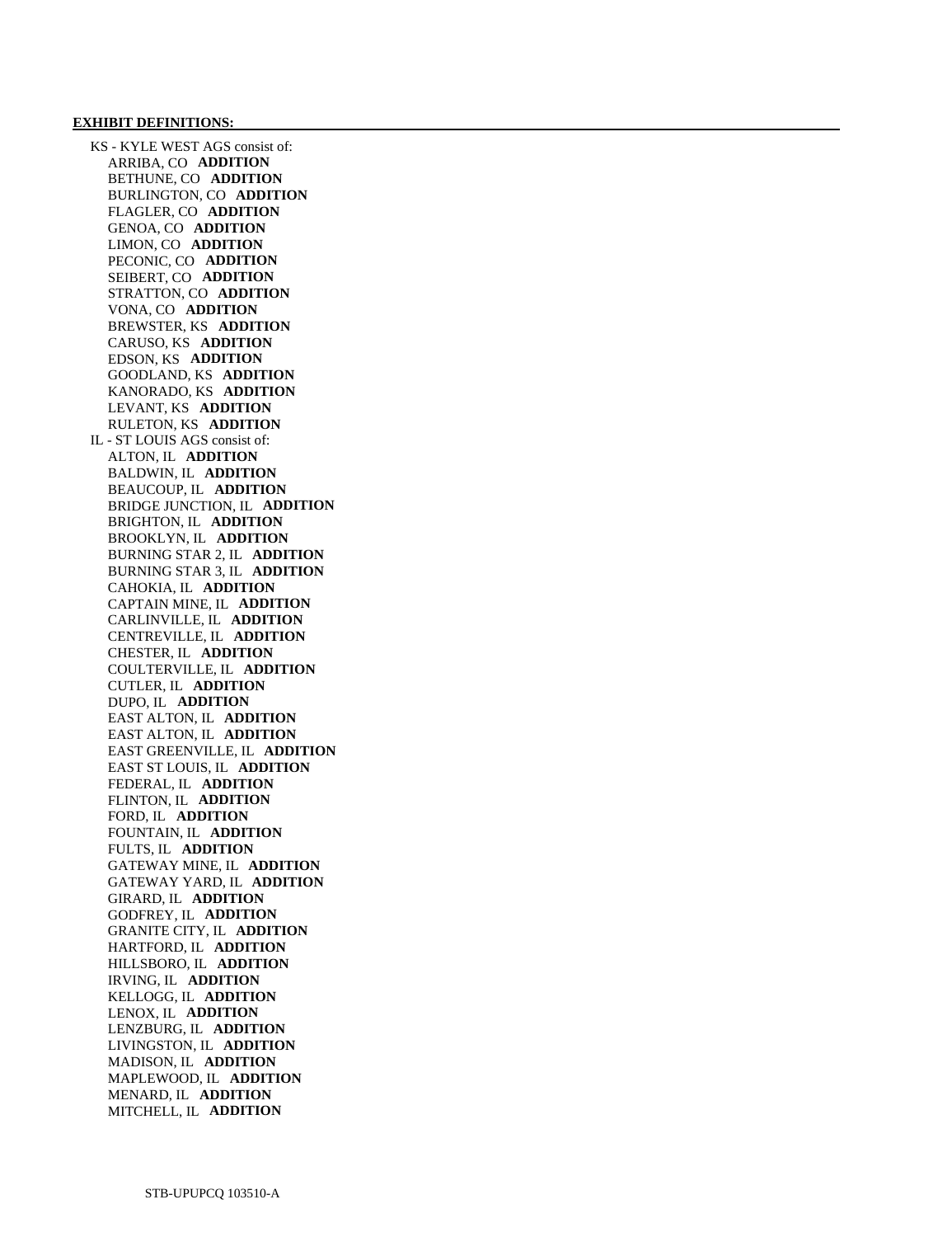MITCHELL YARD, IL **ADDITION**  MONTEREY MINE 1, IL **ADDITION**  NAMEOKI, IL **ADDITION**  NATIONAL STOCK YARD, IL **ADDITION**  NEW WILSON, IL **ADDITION**  NILWOOD, IL **ADDITION**  NOKOMIS, IL **ADDITION**  OHLMAN, IL **ADDITION**  PERCY, IL **ADDITION**  PINCKNEYVILLE, IL **ADDITION**  PLAINVIEW, IL **ADDITION**  PRAIRIE DU ROCHER, IL **ADDITION**  REILY LAKE, IL **ADDITION**  ROSAMOND, IL **ADDITION**  ROXANA, IL **ADDITION**  SAUGET, IL **ADDITION**  SHIPMAN, IL **ADDITION**  SPARTA, IL **ADDITION**  SPARTAN MINE, IL **ADDITION**  STEELEVILLE, IL **ADDITION**  TAMAROA, IL **ADDITION**  TAYLOR SPRINGS, IL **ADDITION**  TOLSON, IL **ADDITION**  VALLEY JCT, IL **ADDITION**  VALMEYER, IL **ADDITION**  VENICE, IL **ADDITION**  VENICE JCT, IL **ADDITION**  VINER, IL **ADDITION**  VIRDEN, IL **ADDITION**  WANN, IL **ADDITION**  WARNOCK, IL **ADDITION**  WASHINGTON PARK, IL **ADDITION**  WELGE, IL **ADDITION**  WEST SMITHBORO, IL **ADDITION**  WITT, IL **ADDITION**  WOMAC, IL **ADDITION**  WOOD RIVER, IL **ADDITION**  AIR PARK, MO **ADDITION**  BADEN, MO **ADDITION**  BARRETTS, MO **ADDITION**  BEAUFORT, MO **ADDITION**  BON HOMME, MO **ADDITION**  BONHOMME, MO **ADDITION**  BRENTWOOD, MO **ADDITION**  BUSSEN SPUR, MO **ADDITION**  CENTAUR, MO **ADDITION**  CHESTERFIELD, MO **ADDITION**  CRYSTAL CITY, MO **ADDITION**  DESOTO, MO **ADDITION**  EUREKA, MO **ADDITION**  FESTUS, MO **ADDITION**  GLENDALE, MO **ADDITION**  GRAY SUMMIT, MO **ADDITION**  HERCULANEUM, MO **ADDITION**  HILL CREST, MO **ADDITION**  HILLSDALE, MO **ADDITION**  HINE, MO **ADDITION**  HORINE, MO **ADDITION**  IVORY, MO **ADDITION**  JEDBURG, MO **ADDITION**  JEFFERSON BARRACKS, MO **ADDITION**  JEFFRIESBURG, MO **ADDITION**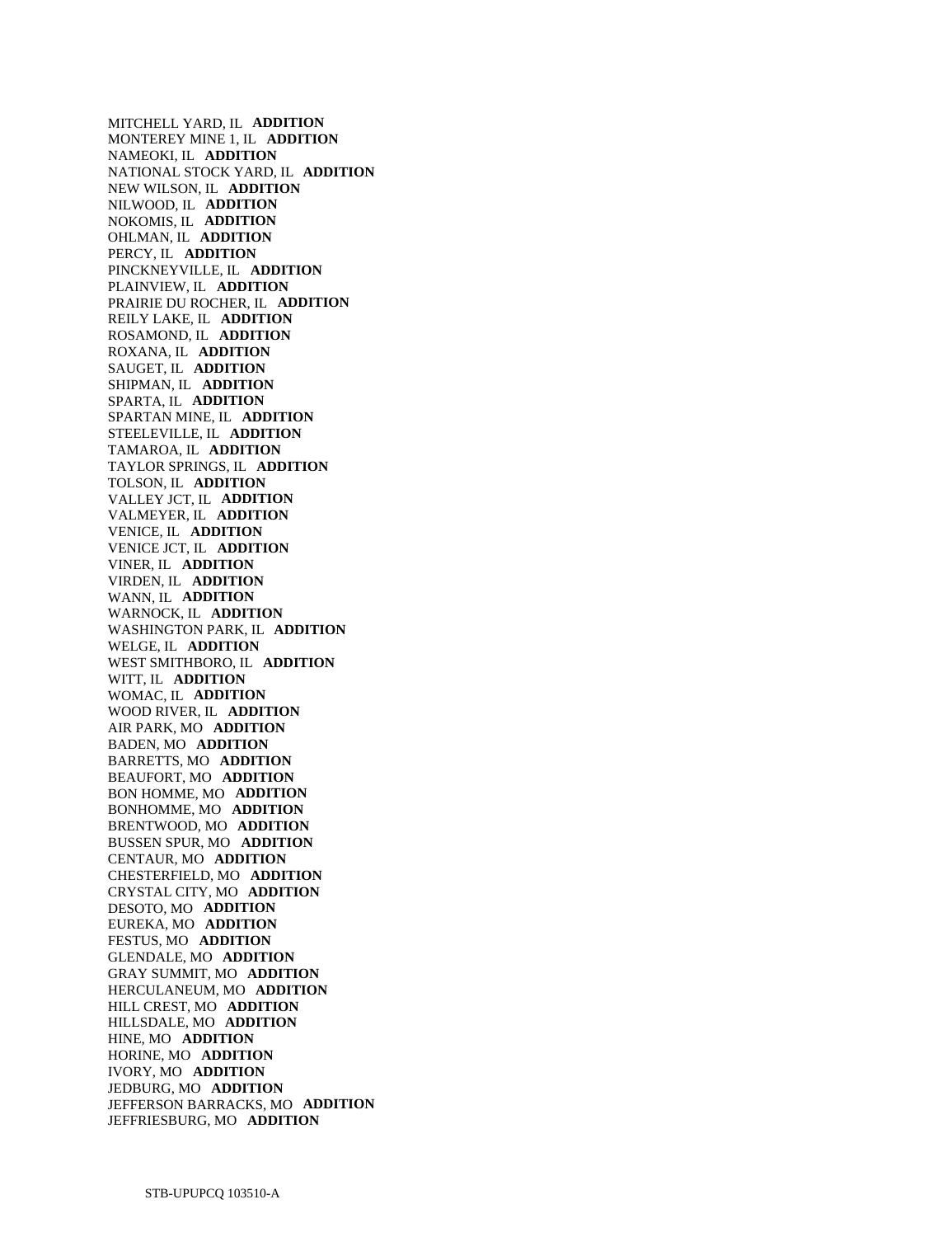KIRKWOOD, MO **ADDITION**  LABADIE, MO **ADDITION**  LACKLAND, MO **ADDITION**  LADUE, MO **ADDITION**  LAKE JCT, MO **ADDITION**  LARKIN, MO **ADDITION**  MAPLEWOOD, MO **ADDITION**  MARYLAND HEIGHTS, MO **ADDITION**  OLIVETTE, MO **ADDITION**  OVERLAND, MO **ADDITION**  PACIFIC, MO **ADDITION**  PAGEDALE, MO **ADDITION**  PAGEDALE, MO **ADDITION**  PEVELY, MO **ADDITION**  SOUTH POINT, MO **ADDITION**  ST ALBANS, MO **ADDITION**  ST LOU MP, MO **ADDITION**  ST LOUIS, MO **ADDITION**  ST LOUIS (MP), MO **ADDITION**  UNION, MO **ADDITION**  UNIVERSITY CITY, MO **ADDITION**  VALLEY PARK, MO **ADDITION**  VIGUS, MO **ADDITION**  VILLA RIDGE, MO **ADDITION**  VILLAGE OF CHARLACK, MO **ADDITION**  VINITA PARK, MO **ADDITION**  WASHINGTON, MO **ADDITION**  WEBSTER GROVES, MO **ADDITION**  WELLSTON, MO **ADDITION**  WEST LABADIE, MO **ADDITION**  TX - AUSTIN AGS consist of: ABERCROMBIE, TX **ADDITION**  ADAMS, TX **ADDITION**  ALLEYTON, TX **ADDITION**  ALTAIR, TX **ADDITION**  AUSTIN, TX **ADDITION**  BARTLETT, TX **ADDITION**  BASTROP, TX **ADDITION**  BECKMANN, TX **ADDITION**  BERGS, TX **ADDITION**  BERTRAM, TX **ADDITION**  BLEWETT, TX **ADDITION**  BLUMBERG SPUR, TX **ADDITION**  BRACKEN, TX **ADDITION**  BUDA, TX **ADDITION**  BURNET, TX **ADDITION**  BUTLER, TX **ADDITION**  BUTTER KRUST, TX **ADDITION**  CADET, TX **ADDITION**  CALDWELL, TX **ADDITION**  CAMPBELLTON, TX **ADDITION**  CEDAR PARK, TX **ADDITION**  CEMENTVILLE, TX **ADDITION**  CENTEX, TX **ADDITION**  CHARLES, TX **ADDITION**  CIBOLO, TX **ADDITION**  CLINE, TX **ADDITION**  COLUMBUS, TX **ADDITION**  CONVERSE, TX **ADDITION**  CORBYN, TX **ADDITION**  COUGHRAN, TX **ADDITION**  COUPLAND, TX **ADDITION**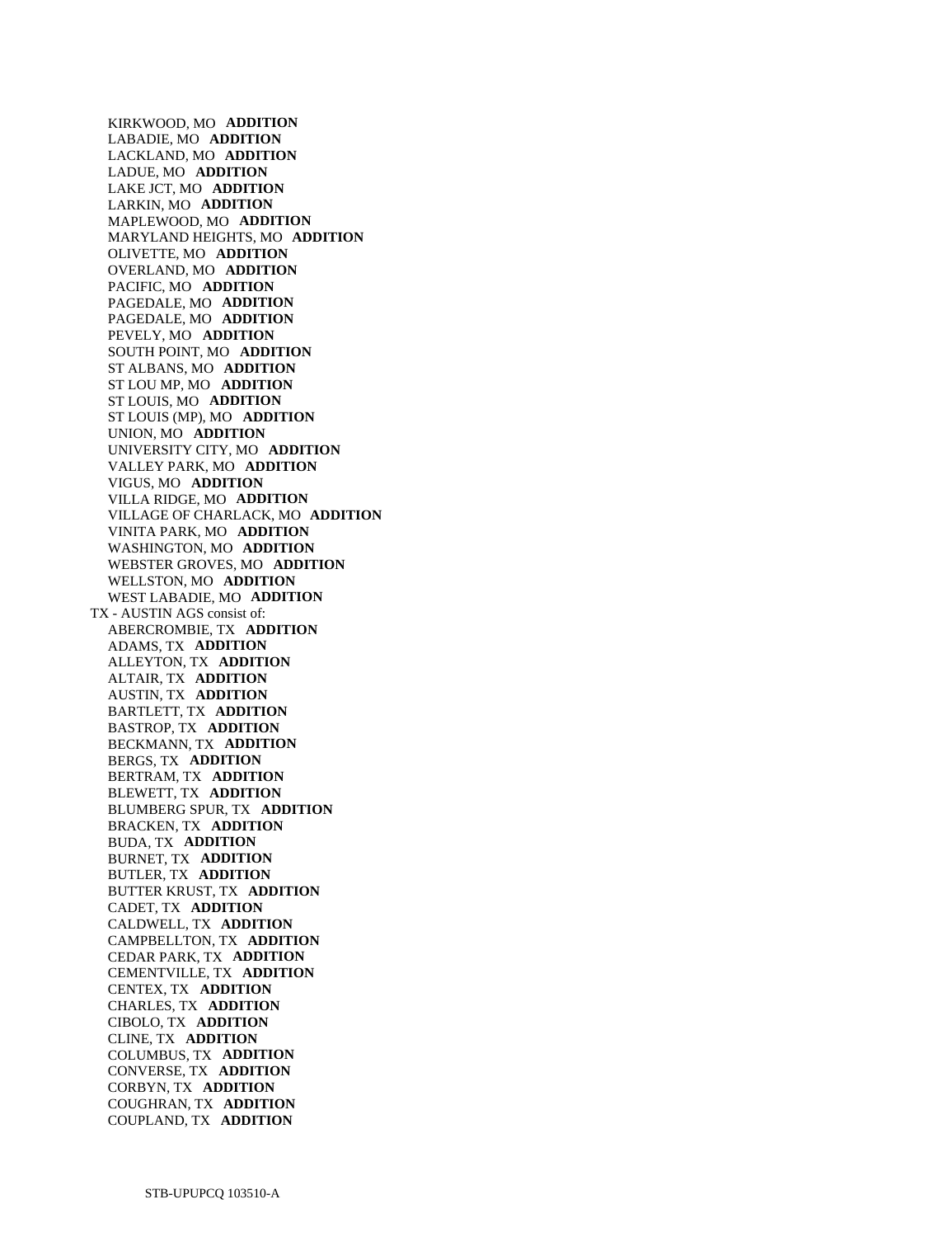CUERO, TX **ADDITION**  D HANIS, TX **ADDITION**  DABNEY, TX **ADDITION**  DECKER, TX **ADDITION**  DEMARCO, TX **ADDITION**  DIME BOX, TX **ADDITION**  DITTLINGER, TX **ADDITION**  DUNLAY, TX **ADDITION**  DUNLAY, TX **ADDITION**  DUNSTAN, TX **ADDITION**  ELGIN, TX **ADDITION**  ELMENDORF, TX **ADDITION**  ESPEY SAND PIT, TX **ADDITION**  FAIRLAND, TX **ADDITION**  FAYETTEVILLE, TX **ADDITION**  FELD, TX **ADDITION**  FLATONIA, TX **ADDITION**  FLORINE, TX **ADDITION**  FRATT, TX **ADDITION**  FROMME, TX **ADDITION**  GANDY, TX **ADDITION**  GARWOOD, TX **ADDITION**  GEORGETOWN, TX **ADDITION**  GIDDINGS, TX **ADDITION**  GLIDDEN, TX **ADDITION**  GONZALES, TX **ADDITION**  GOODWIN, TX **ADDITION**  GRANGER, TX **ADDITION**  GRANITE MOUNTAIN, TX **ADDITION**  GRANITE MTN, TX **ADDITION**  HALSTED, TX **ADDITION**  HARWOOD, TX **ADDITION**  HEAFER, TX **ADDITION**  HEBCO, TX **ADDITION**  HILLS, TX **ADDITION**  HOLLAND, TX **ADDITION**  HONDO, TX **ADDITION**  HOOPER, TX **ADDITION**  HUNTER, TX **ADDITION**  HUTTO, TX **ADDITION**  KERR, TX **ADDITION**  KINGSLAND, TX **ADDITION**  KIRBY, TX **ADDITION**  KNIPPA, TX **ADDITION**  KYLE, TX **ADDITION**  LA COSTE, TX **ADDITION**  LA GRANGE, TX **ADDITION**  LAKELINE, TX **ADDITION**  LEANDER, TX **ADDITION**  LEHR, TX **ADDITION**  LEMING, TX **ADDITION**  LIBERTY HILL, TX **ADDITION**  LITTIG, TX **ADDITION**  LITTLE RIVER, TX **ADDITION**  LLANO, TX **ADDITION**  LOCKHART, TX **ADDITION**  LONGHORN, TX **ADDITION**  LULING, TX **ADDITION**  LUXELLO, TX **ADDITION**  LYTLE, TX **ADDITION**  MANOR, TX **ADDITION**  MARBLE FALLS, TX **ADDITION**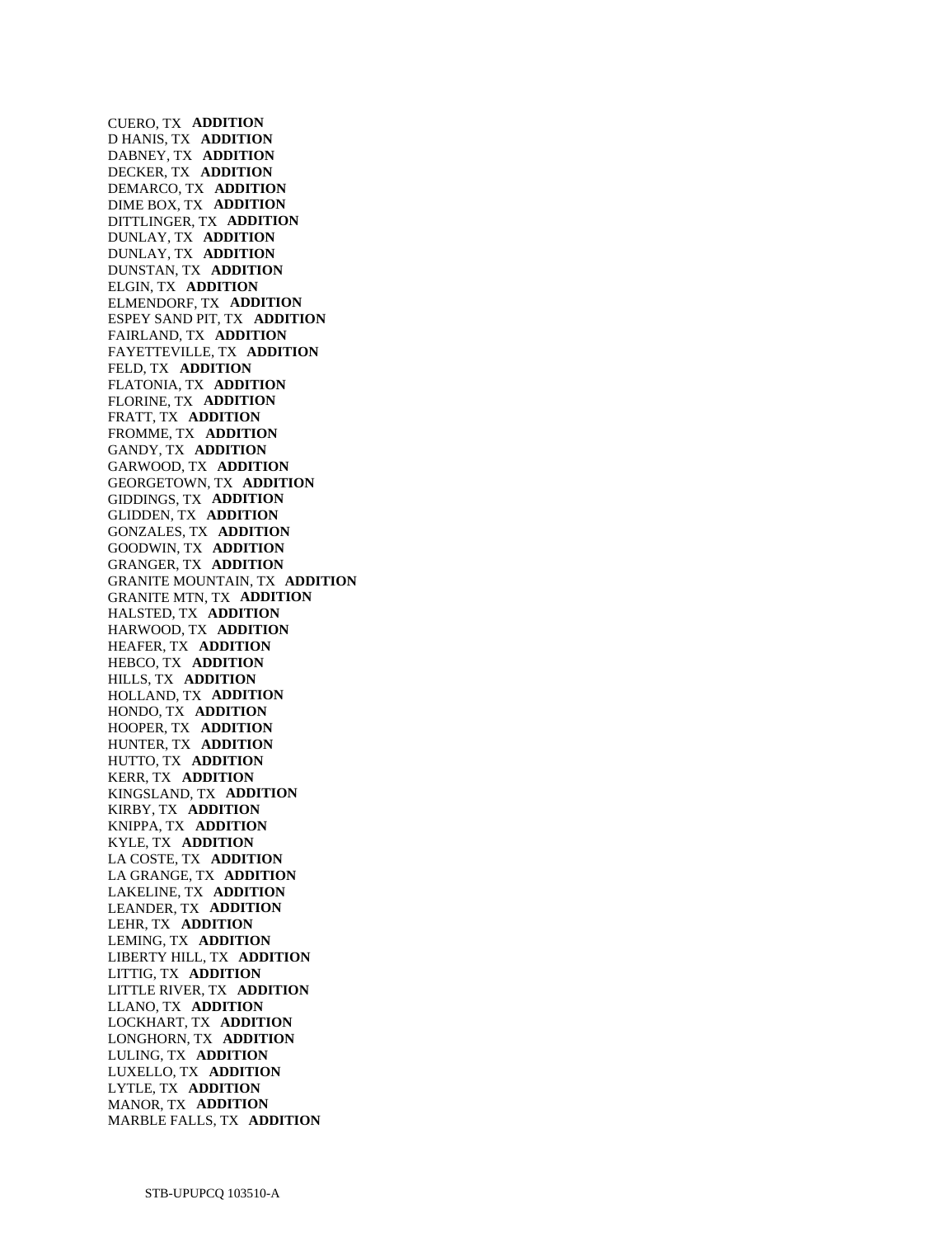MARION, TX **ADDITION**  MARJORIE, TX **ADDITION**  MAXWELL, TX **ADDITION**  MCCOY, TX **ADDITION**  MCDADE, TX **ADDITION**  MCNEIL, TX **ADDITION**  MILBY, TX **ADDITION**  MOULTON, TX **ADDITION**  MULDOON, TX **ADDITION**  NEW BRAUNFELS, TX **ADDITION**  NEW ULM, TX **ADDITION**  NOLTE, TX **ADDITION**  NORTH LOOP, TX **ADDITION**  OGDEN, TX **ADDITION**  OLD MANOR, TX **ADDITION**  OLD ROUND ROCK, TX **ADDITION**  PAIGE, TX **ADDITION**  PERSHING, TX **ADDITION**  PHELAN, TX **ADDITION**  PLEASANTON, TX **ADDITION**  PLUM, TX **ADDITION**  PURCELL, TX **ADDITION**  RED ROCK, TX **ADDITION**  REEDVILLE, TX **ADDITION**  REMOUNT, TX **ADDITION**  ROBARDS, TX **ADDITION**  ROCKDALE, TX **ADDITION**  ROUND ROCK, TX **ADDITION**  RUTLEDGE, TX **ADDITION**  SABINAL, TX **ADDITION**  SAIT, TX **ADDITION**  SAN ANTONIO, TX **ADDITION**  SAN ANTONIO EYARD, TX **ADDITION**  SAN JOSE, TX **ADDITION**  SAN MARCOS, TX **ADDITION**  SAN MIGUEL, TX **ADDITION**  SANDOW, TX **ADDITION**  SANSOM, TX **ADDITION**  SCHULENBURG, TX **ADDITION**  SCOBEE, TX **ADDITION**  SEGUIN, TX **ADDITION**  SHINER, TX **ADDITION**  SID, TX **ADDITION**  SMITHVILLE, TX **ADDITION**  SMOOT, TX **ADDITION**  SNEED, TX **ADDITION**  SOUTHTON, TX **ADDITION**  STACKS, TX **ADDITION**  STOLZ, TX **ADDITION**  STONETOWN, TX **ADDITION**  SUDDUTH, TX **ADDITION**  SUMMIT, TX **ADDITION**  TAYLOR, TX **ADDITION**  THORNDALE, TX **ADDITION**  THRALL, TX **ADDITION**  TRAPROCK, TX **ADDITION**  TRAVIS, TX **ADDITION**  UTILITY, TX **ADDITION**  UVALDE, TX **ADDITION**  VARISCO, TX **ADDITION**  VINSON, TX **ADDITION**  WAELDER, TX **ADDITION**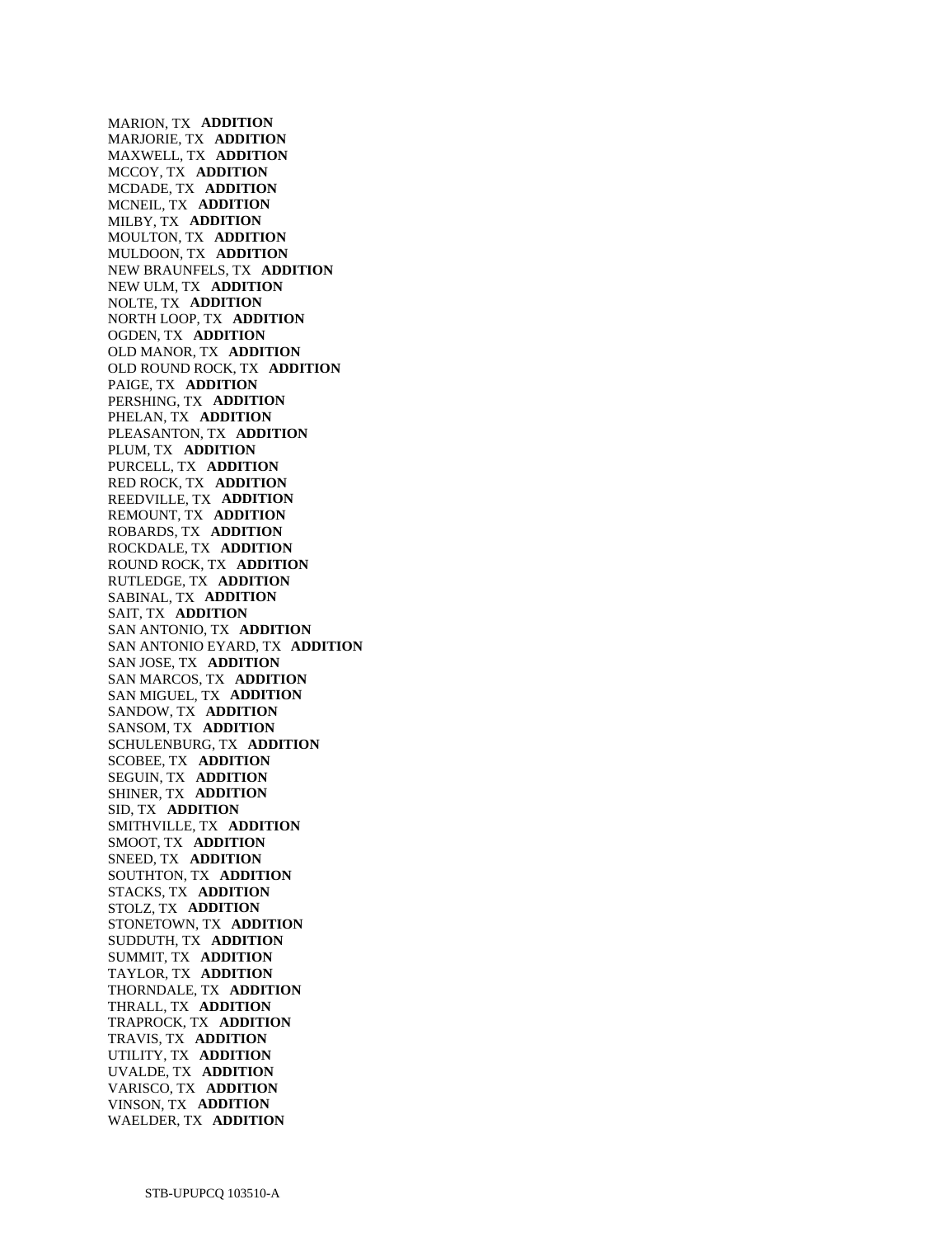WEIMAR, TX **ADDITION**  WEIR, TX **ADDITION**  WETMORE, TX **ADDITION**  WHITESTONE, TX **ADDITION**  WHITSETT, TX **ADDITION**  YOAKUM, TX **ADDITION**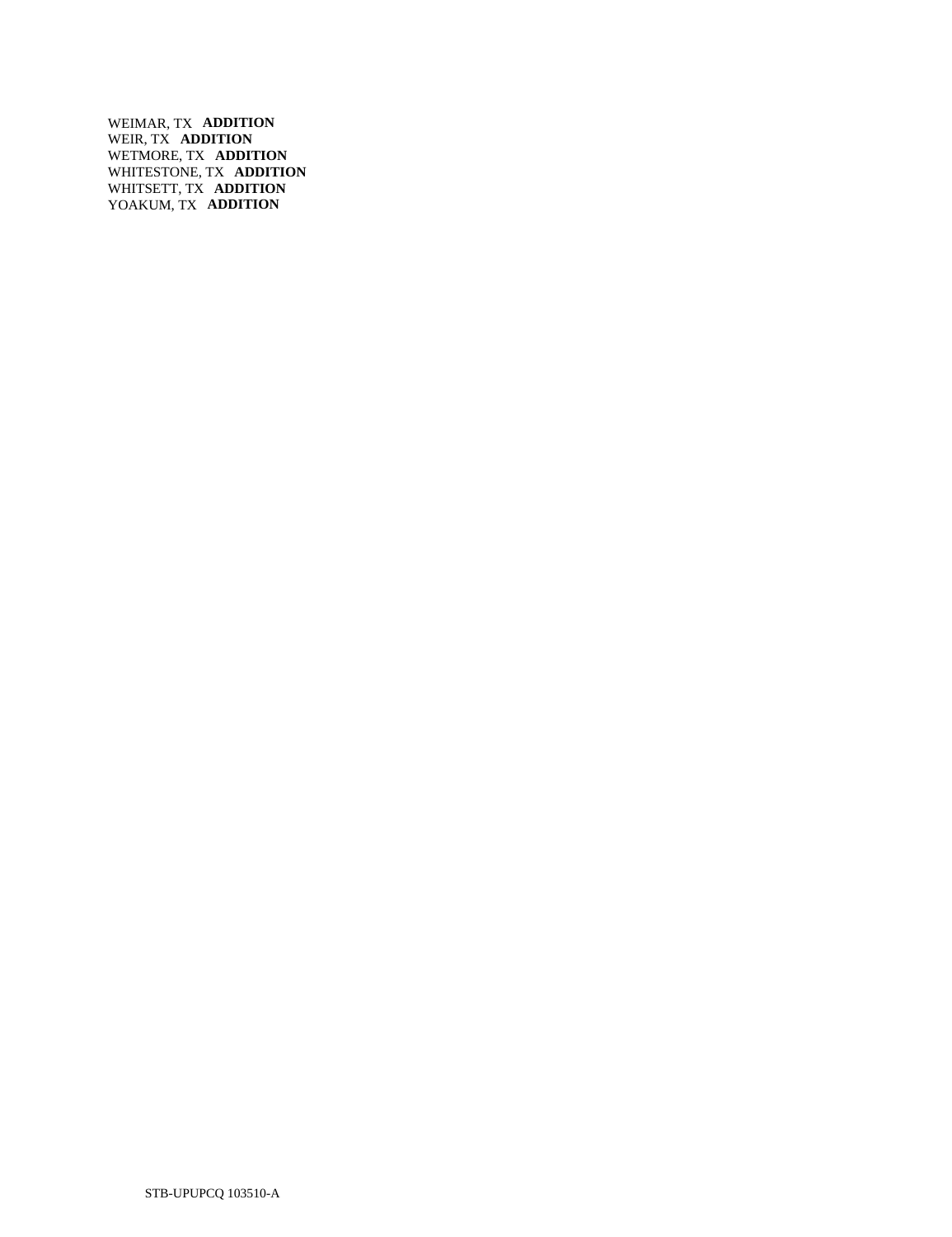

STB-UPUPCQ 103511-A

# **UNION PACIFIC RAILROAD COMPANY**

# **AMENDED CONTRACT SUMMARY**

**Issued:**  May 6, 2022

**Effective:** June 1, 2022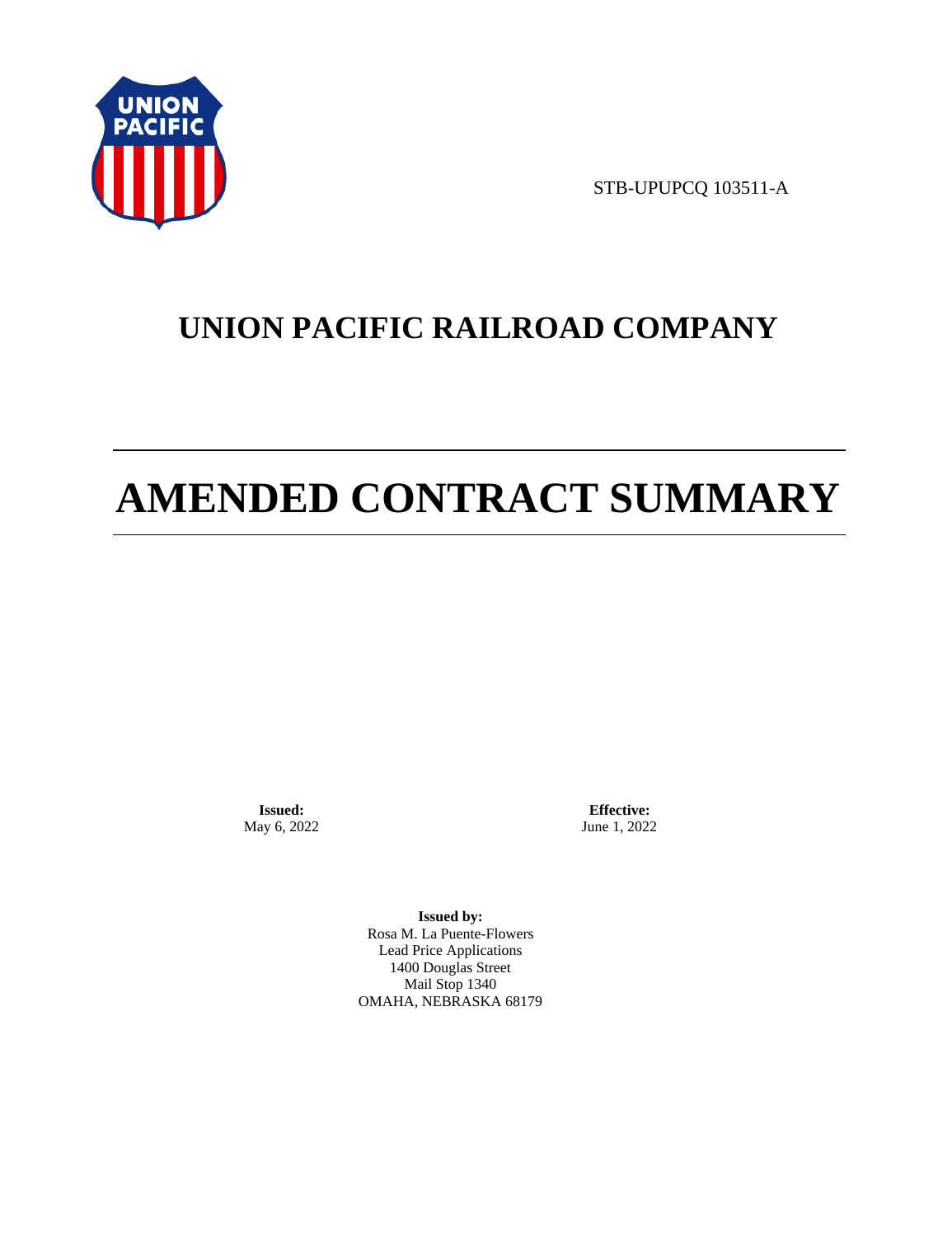UNION PACIFIC RAILROAD COMPANY 1400 Douglas St. Omaha, NE 68179

#### **COMMODITY:**

Wheat Exc.Buckwheat See 01139 **ADDITION** 

#### **SHIPPER:**

 TEMPEL GRAIN ELEVATORS LLP **ADDITION**  SHAY GRAIN CO **ADDITION** 

#### **ORIGIN(S):**

KS - KYLE WEST AGS (See Exhibit Definition)

#### **DESTINATION(S):**

 LOS ANGELES, CA **ADDITION**  OAKLAND, CA **ADDITION**  EAST ST LOUIS, IL **ADDITION**  KANSAS CITY, MO **ADDITION**  MEMPHIS, TN **ADDITION**  NEW BRAUNFELS, TX **ADDITION** 

# **PORT(S):**

Not Applicable

#### **DURATION:**

 Effective Date: June 1, 2022 Amendment Effective Date: June 1, 2022 **ADDITION**  Expiration Date: May 31, 2023 **EXTENSION** 

### **RAIL CAR DATA:**

No cars dedicated to service under this Contract. Cars are provided on a common carrier basis only.

# **RATES & CHARGES:**

Subject to increases.

# **VOLUME:**

Single Car Shipments **ADDITION** 

# **SPECIAL FEATURES:**

 Special Switching Provision Not Applicable. This change pertained only to confidential data. (Switching)

# **SPECIAL NOTICE:**